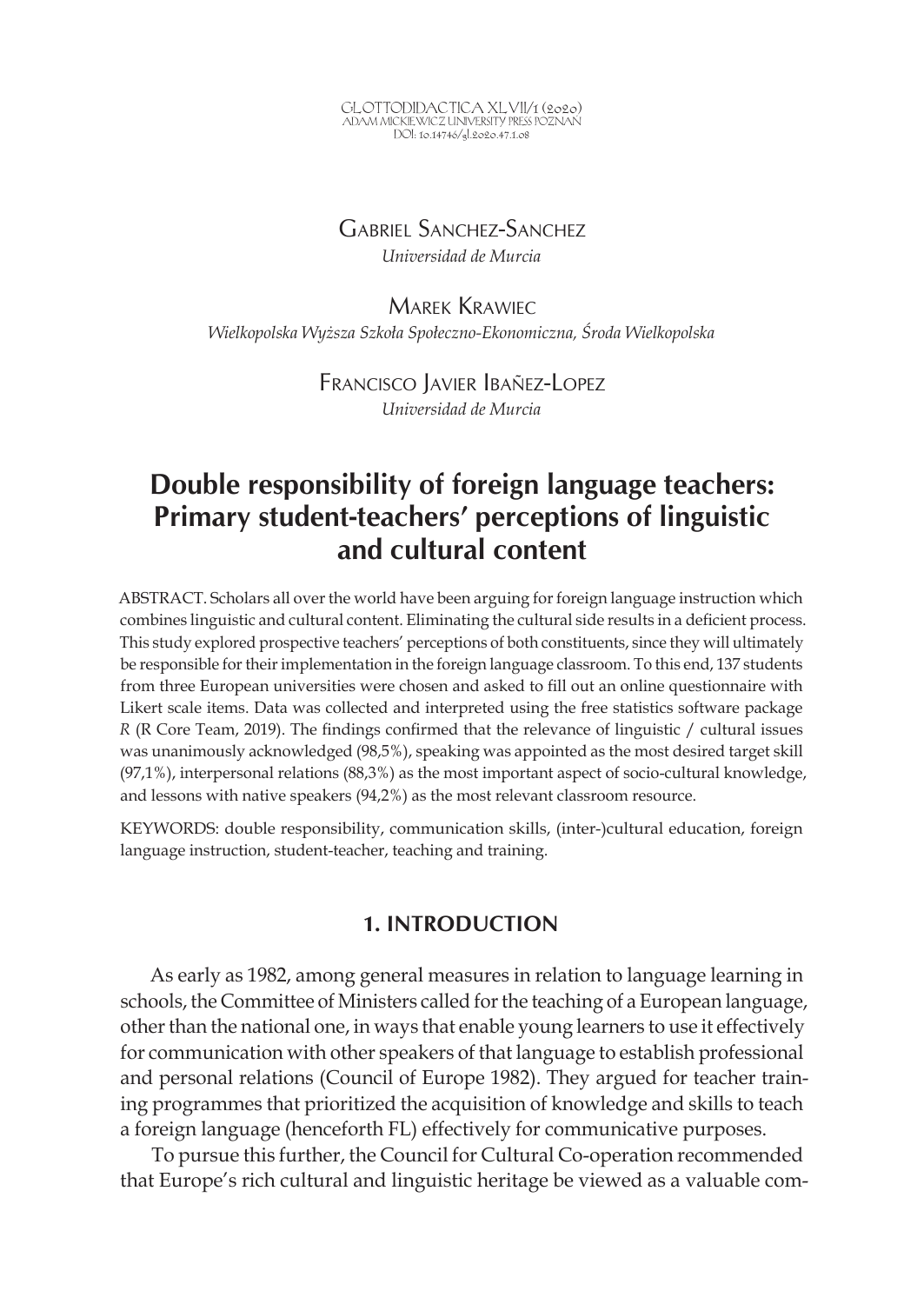mon resource and a means to promote mobility and co-operation. The convergence of different education policies would assure that these objectives could be reached, providing for successful communication, interaction and understanding of the state members (Council of Europe 2001). Local education authorities would act upon these recommendations and, as a result, help stimulate an interest in language and culture in primary education settings and teacher training programmes, among others.

We would like to present the repercussions of that line of action on the figure of the FL educator in terms of a mathematical formula:  $RL + RC = 2RT$ . This article, embracing FL teachers' responsibility for the linguistic (RL) and the (inter) cultural (RC) development of learners, will investigate the overall contribution (2RT) of FL educators to the implementation of the linguistic / cultural approach in primary schools.

It has been our intention to find out whether the recommendations made by the Committee of Ministers and the Council for Cultural Co-operation have stood the test of time and whether primary teacher training programmes are still knowledge-and-skills acquisition-oriented, as they were conceived to be.

Since we have had the opportunity to work with tertiary students from three different European institutions, who are enrolled in the courses that offer among others an insight into foreign language learning and teaching practices, we will try to establish whether they are inclined to acknowledge the relevance of the double role of teachers that derives directly from the recommendations mentioned above. In order to do so, the level of importance attributed by them to aspects related to the early learning development of intercultural communicative competence – namely, language skills and linguistic and intercultural sub-competencies, as well as classroom resources – will be taken as a conditioning factor. Should this be the case, it will demonstrate that a new generation of student-teachers is being trained in the development of the competences which will contribute to the mutual understanding of European learners / citizens.

# **2. TEACHERS' RESPONSIBILITY FOR THE DEVELOPMENT OF STUDENTS' LANGUAGE SKILLS**

Scholars have been advocating for linguistically qualified teachers who focus on the development of learners' language skills, identified in national curricula (e.g. in Poland Rozporządzenie Ministra Edukacji Narodowej z dnia 14 lutego 2017; in Spain the Primary Education syllabus in the Region of Murcia 2014). The comprehension and production of utterances, and the successful engagement in intercultural communication which the free movement of European citizens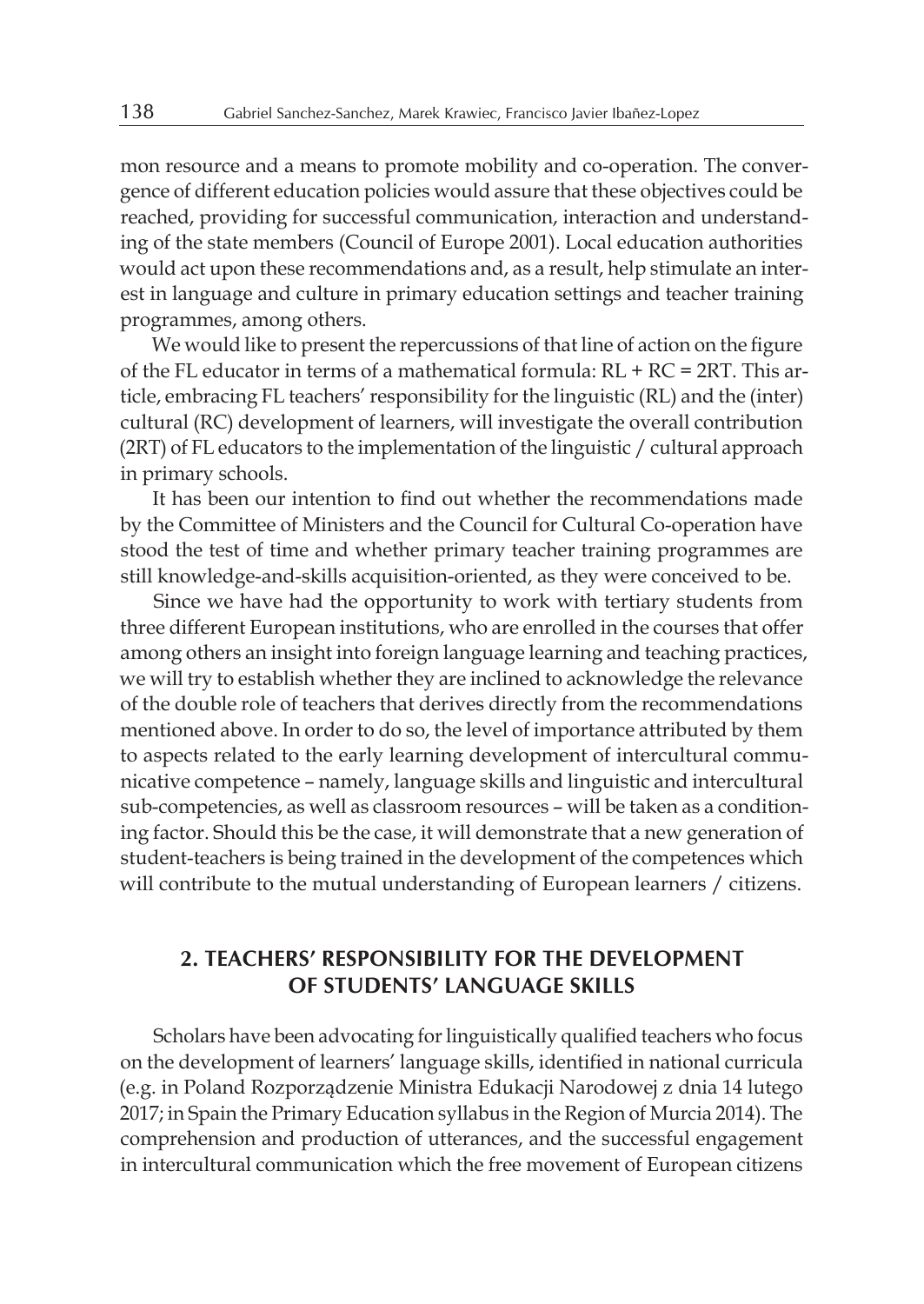ought to bring about, seem to depend on such skills (Darancik 2018: 166). Their development can unfold in numerous ways (Harmer 2007; Pfeiffer 2001; Róg 2017; Rubio & Lirola 2010; Yükseltürk, Altiok & Baser 2018).

Traditionally, these four skills have been divided into the so-called active and passive skills. On the one hand, speaking and writing are to be considered productive skills (active) since, while using them, the learner becomes a language producer who generates sounds (speaking) and symbols (writing).

Speaking is seen as one of the most desired and significant target skills for learners (Kalayo 2007: 101). It can be developed through task-based, topic- -based activities, pictures and role-playing, which demand from learners creative, spontaneous, coherent and informative initiative (Szpotowicz & Szulc-Kurpaska 2009). The ability to use the foreign language orally, especially in stressful and problematic situations, is also viewed as a valuable social competence in the present times (Ur 1991: 131–134).

The skill of writing is viewed as causing such trouble for learners that they would appear to benefit from "in-and-out" writing tasks and activities (Guzmán- -Alcón 2019; McClure 2015; Pfeiffer & Sivasubramaniam 2016), such as writing a book report or review, describing a person, place or event, or preparing instructional material (Ur 1991: 159). It must be noted that language skills cannot function separately and that the proficient mastery of one of them does not guarantee meaningful use of the target language. Therefore, other skills need to be developed as well (Gower, Philips & Walters 1995: 85; Widdowson 2001: 74).

Unlike the aforementioned skills, receptive or passive skills turn the individual into a language recipient (passive) who is capable of receiving auditory (listening) or visual (reading) information (Harmer 2007: 246; Huneke & Steinig 2002: 145).

In the development of the listening skill, internet platforms such as Youtube or audiovisual resources like DVDs or audio graded readers are highly recommended, as they feature different types of spoken language (formal, informal), accents, and genres (songs, debates), and thus learners may practise identifying the auditory forms of the target language (Ghasemi 2011; Nejati 2010; Wagner 2010). They are also extremely helpful in promoting extensive listening, including listening for pleasure (Waring 2010), both inside and outside the language classroom (Bingham & Larson 2006; Ucán 2010; Vo 2013). The key to listening activities is that for the general comprehension of messages in (potentially) real life situations recreated in the classroom, the learners should feel encouraged and motivated; this is as important as their sense of hearing (Ur 1991: 111–112). The teaching of essential grammar structures and vocabulary or a discussion of the contents may constitute follow-up activities (Komorowska 2002: 134).

Some activities devised for practising speaking skills require the understanding of written texts. In this sense, techniques such as *skimming* and *scanning* can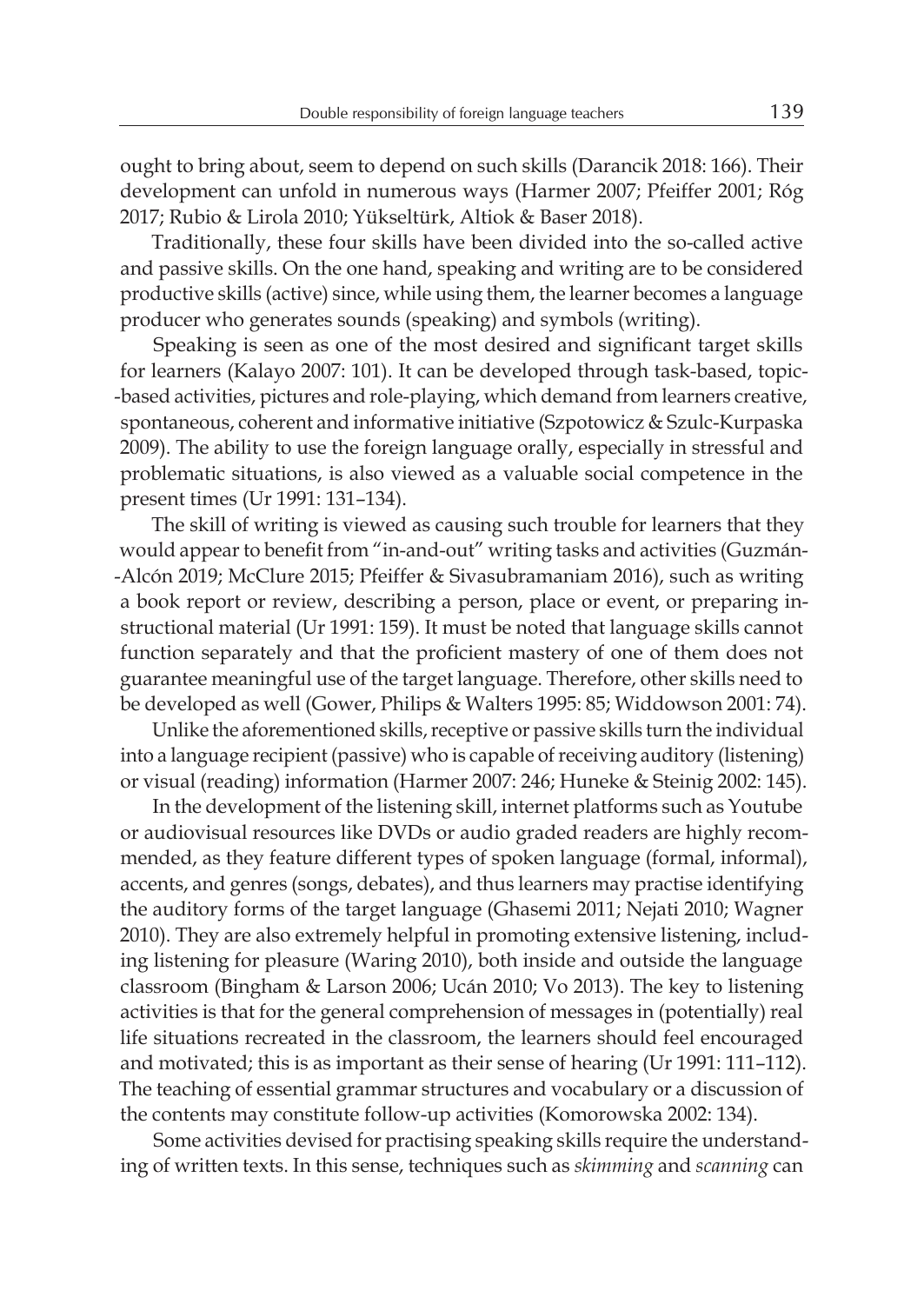help to develop general and detailed understanding of a text, to analyze its structure, and the ability to use the information it contains in an effective way (Komorowska 2002: 144–146; Ur 1991: 146–147). Reading materials are good for introducing and discussing up-to-date topics, promoting reflection and interpretation of surrounding reality and encouraging learners to relate the texts to their life experiences (Cook 2001: 89; Ediger 2001: 154; Grabe & Stoller 2002: 14).

Mastery of the four language skills enumerated above has been said to rely on the development of students' grammatical and lexical knowledge (Cabrejas Peñuelas 2013; Cortés Moreno 2005; Kłos, Sikorzyńska & Czarnecka-Cicha 2012; Krajewska 2012; Piotrowska & Sztyber 2017; Stefańska 2017). This kind of information will undoubtedly facilitate language skill improvement and communication in modern societies (Cook 2001; Gozdawa-Gołębiowski 2010; Komorowska 2002; Kondrat 2010).

In order for FL educators to be able to cater for primary education learners' grammatical and lexical development, and to master the specific skills essential to their linguistic role in the classroom, they need to be equal to the challenge of continual upgrading of their communicative competence (Komorowska 2002; Krawiec & Mikłasz 2018; Pfeiffer 2001). The integration of the cultural element (Gil Ruíz & Soto Pallarés 2015) will be discussed in more detail in the next section.

# **3. TEACHERS' RESPONSIBILITY FOR THE DEVELOPMENT OF STUDENTS' INTERCULTURAL SKILLS**

Educationalists concerned with foreign-language learning (Byram 1989, 1997, 2003, 2008; Byram & Morgan 1994; Dervin 2010; Kic-Drgas 2017; Krawiec 2007, 2008, 2010, 2013, 2015; Róg 2013, 2014; Sánchez-Sánchez 2018; Siek-Piskozub 2013, 2014, 2018) and teachers-practitioners (Król 2002; Marcinkowska 2002; Pogwizd & Sekwerda 2002; Rzeźnik-Konopa 2006) seem to agree on the important role cultural content plays, and have assigned such roles to the FL teacher as *cultural tour organizer* (Krawiec 2015: 169), *cultural attaché* (Sánchez-Sánchez & Krawiec 2018: 101) or *intercultural mediator* (Siek-Piskozub 2018: 48).

The role that FL educators should represent owes a great deal to the recently promoted intercultural communicative competence (henceforth ICC) approach that prioritizes effective communication between people representing different cultural milieus (Kic-Drgas 2017: 97). According to this proposal and exploring the ICC with our own understanding, it seems to be crucial to bring into focus cultural differences in a lesson and to develop the skills that would help students to successfully interact with representatives of other cultures in a foreign language (Szczepaniak-Kozak 2013: 74). In the development of these skills, it is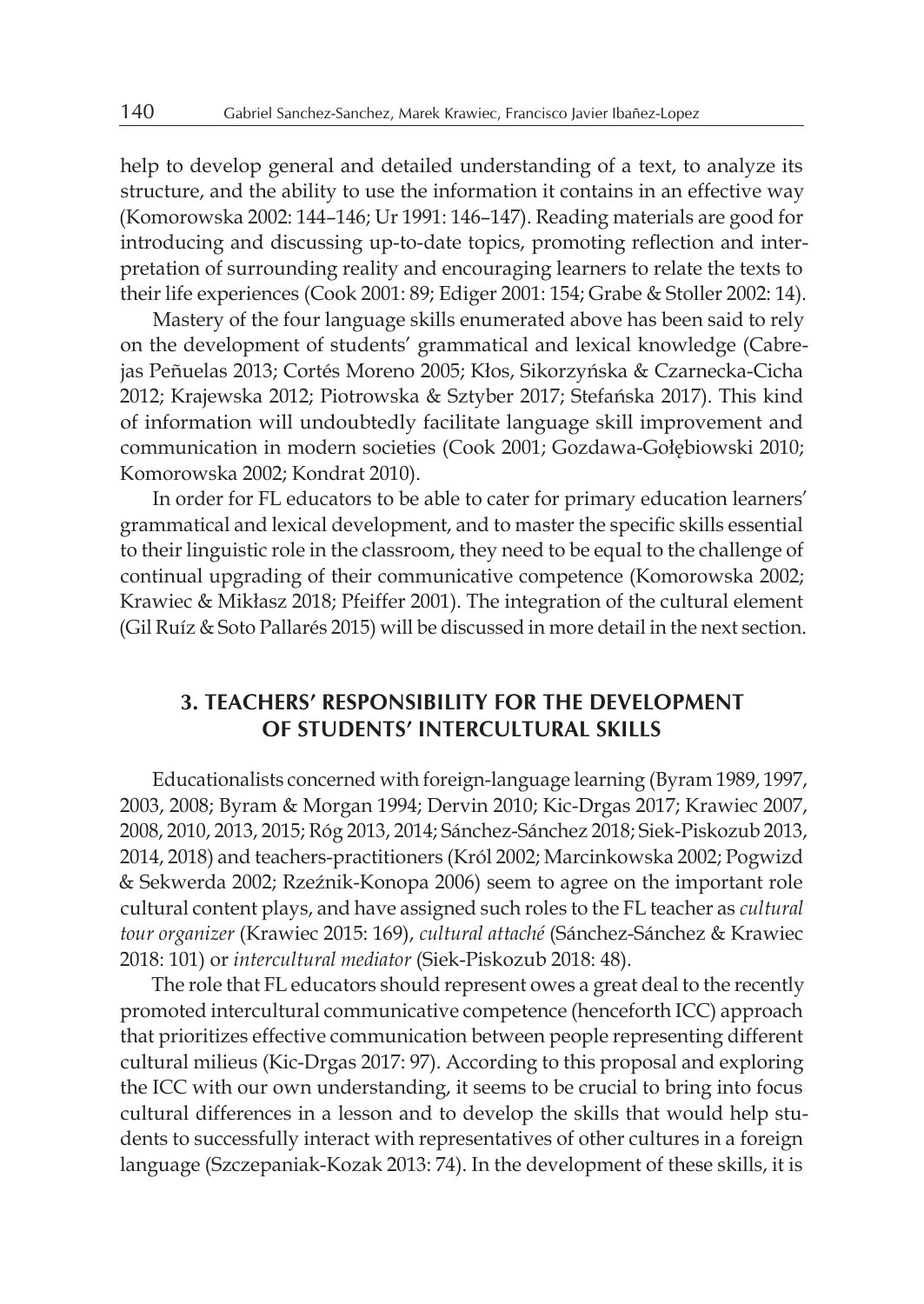necessary to implement affective, cognitive and behavioural elements in classroom activities (Byram 2003: 61–62). One of these elements, *knowledge* (*savoirs*), is said to fall into categories that include social practices related to everyday living, living conditions, interpersonal relations, values, beliefs and attitudes, body language, social conventions and ritual behaviour (Council of Europe 2001: 102–103).

Just as FL educators help learners acquire language, so are they responsible for providing them with familiarity with the foreign culture; that is, with specific values, beliefs and attitudes (Huang 2014). In so doing, the initial development of an ICC at primary education level may be more effectively implemented by our student-teachers. This, however, requires them to have acquired some specific sociocultural knowledge during their initial training. As scholars emphasize (Pfeiffer 2001; Rakhimova, Yashina, Mukhamadiarova & Sharipova 2017; Siek-Piskozub 2018), formal and informal meetings with representatives of other cultures, and participation in different conferences, seminars, and workshops and mobility programmes, may be decisive for teachers' gaining insight into the world of another culture, and in their analysis and interpretation of specific socio-cultural content. They can subsequently relate and highlight this in their work with learners.

One should, however, keep in mind that apart from possessing that knowledge, the FL teacher must be provided with resources that can present it to learners. Krawiec (2015: 177–178) enumerates some of them:

- iconographic materials, exemplified by pictures, photos, drawings, maps, posters, slides and diagrams, which provide information about foreign milieus and their characteristic features;
- mind maps, which are also called association or mental maps;
- audio-visual materials, which allow learners to become familiar with the reactions and behaviours of foreign groups of people and to comprehend distinctive elements of their cultures;
- websites, podcasts, blogs, videoconferences and e-mails, which guarantee students an insight into the given milieu and which motivate them for intercultural recognition of notions;
- literary and authentic texts, which provide information about customs, traditions and beliefs cultivated in particular cultures;
- drama with elements of movement and verbalization, which draws learners' attention to people's behaviour in various situations;
- project activities, which lead to the presentation of cultural information through such end products as leaflets, brochures, collages, pictures, paintings, albums and guidebooks.

The incorporation of socio-cultural content into listening and speaking exercises and writing tasks, as well as reading materials, suggests that the activi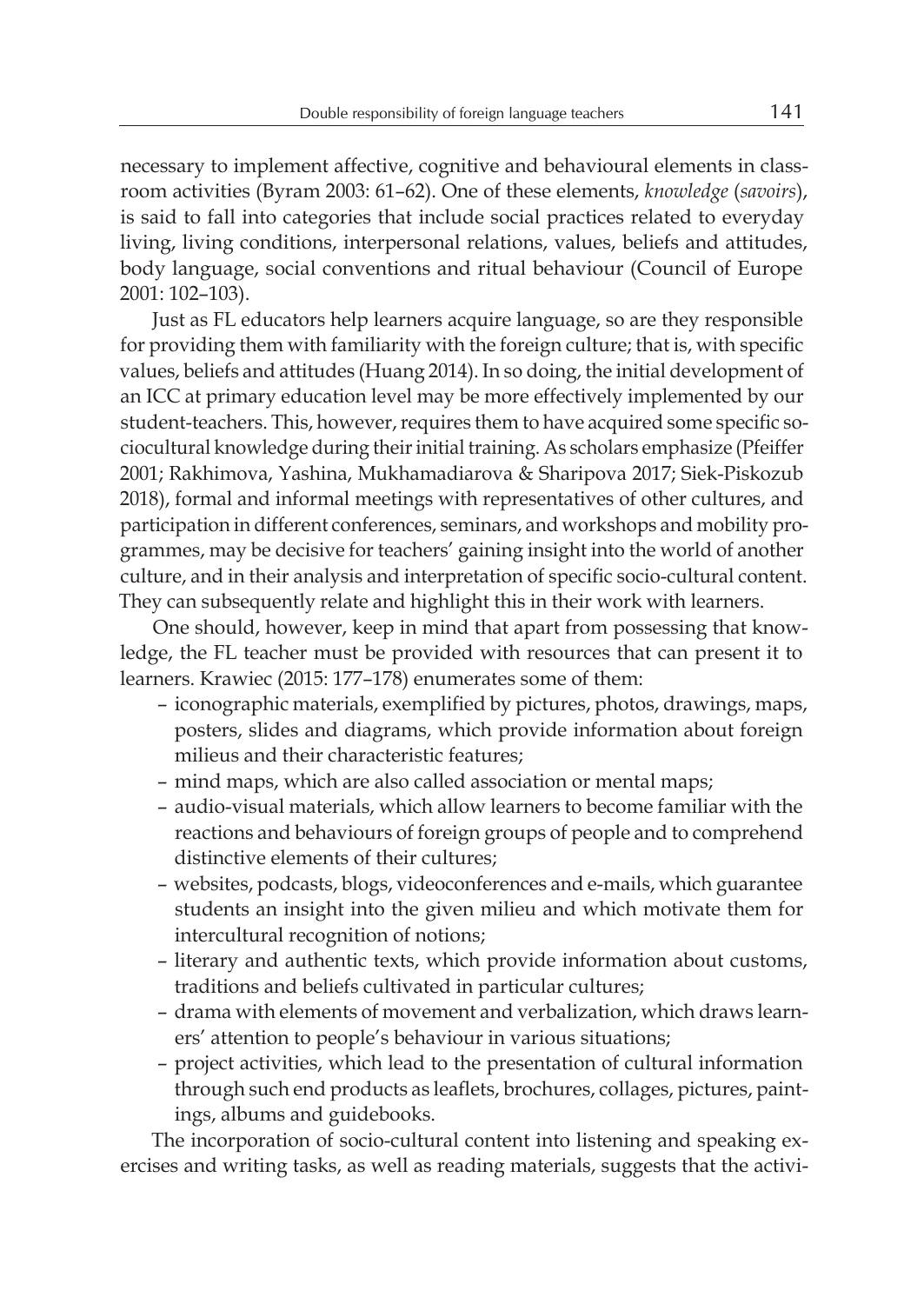ties which mostly serve the development of students' language skills can also lead to the enhancement of their socio-cultural knowledge. Ultimately this will promote language and culture learning and teaching in classroom conditions (Krawiec 2010: 15).

On the basis of what has been presented and implied above, it can be stated that this positive relationship, reported between language education and intercultural teaching and learning, certainly speaks to the need for further related research.

## **4. RESEARCH OBJECTIVES AND PROCEDURES**

#### **4.1. Research questions**

The goal of this study was to gather opinions from university students (prospective language teachers) on different aspects related to the integration of linguistic and cultural content in the FL teaching and learning process. To that end, this study sought to answer such research questions as:

- R.Q.1. What is the perception of university pre-service teachers on primary FL teachers' linguistic and intercultural competences?
- R.Q.2. What is their viewpoint on the importance in the development of language skills in class by the FL teacher?
- R.Q.3. What are the participants' opinions about the importance of sociocultural knowledge and classroom resources in the development of intercultural competence?

#### **4.2. Approach and design**

In order to respond to our research objectives, we took a quantitative and descriptive research approach, in which quantitative data collection techniques and instruments were used. Within the survey design, by means of a questionnaire, researchers are able to present opinions, behaviours, beliefs, attitudes or characteristics of a given group of subjects on the issues in question (Creswell 2012).

#### **4.3. Sample / Participants**

The subjects of this research were 137 students from language departments at three universities: Università degli Studi di Padova (Italy), Università degli Studi di Ferrara (Italy) and Universidad de Murcia (Spain). The initial rationale behind the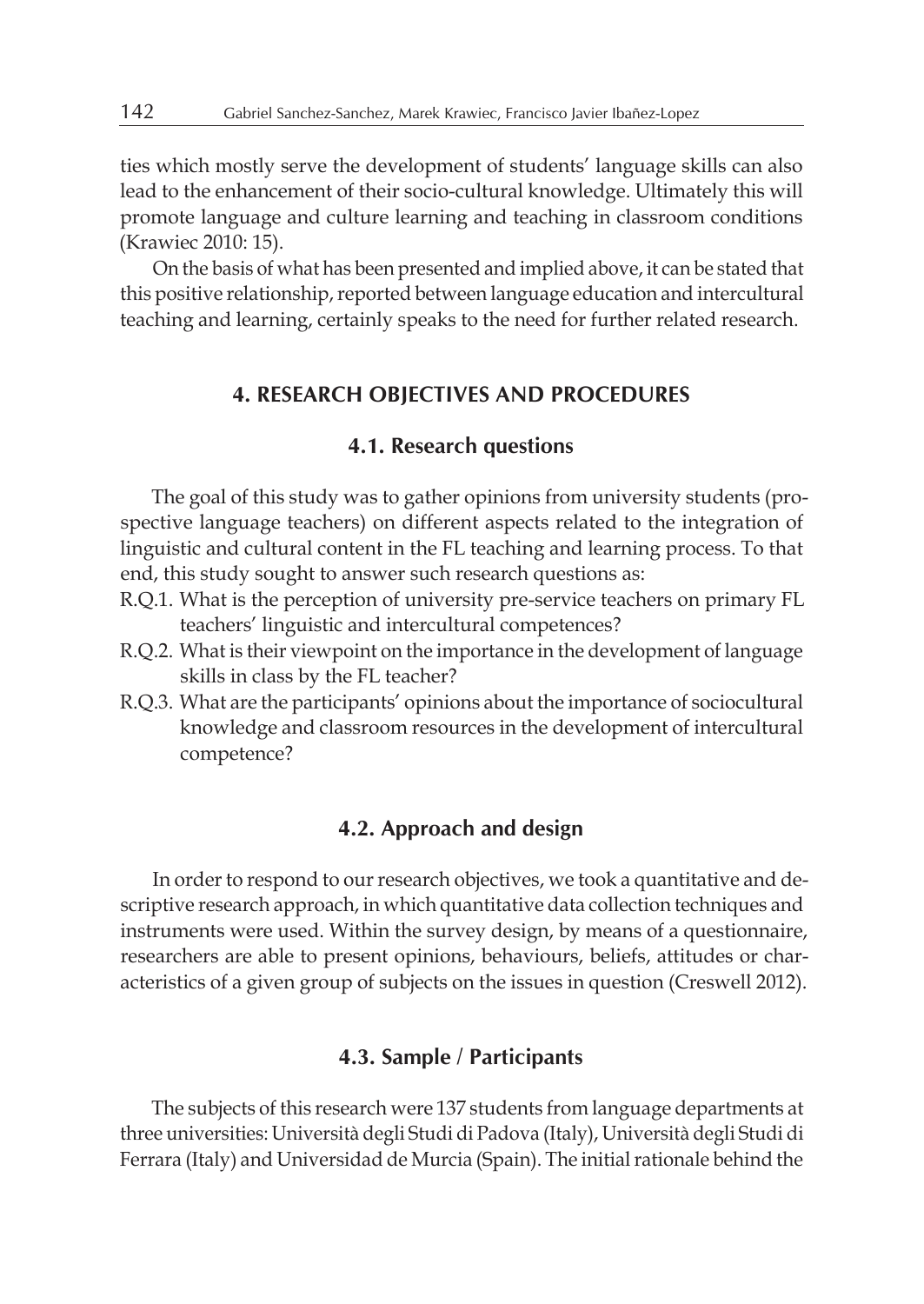selection of these subjects was that the authors of the paper had an opportunity to work with them as part of their classes at university: either as visiting professors in Ferrara and Padova or as lecturers at their home institution in Murcia. It was also taken into account that all the participants had classes on foreign language learning and teaching as part of their university education. Information on the number of participants, their gender and year of studies is summarized in Tables 1 and 2.

| University      | Male      | Female      | <b>Total subjects</b> |
|-----------------|-----------|-------------|-----------------------|
| Padua           | 3(2,19)   | 33(24,09)   | 36(26,28)             |
| Ferrara         | 3(2,19)   | 17(12,41)   | 20(14,60)             |
| Murcia          | 21(15,33) | 60(43,80)   | 81 (59,12)            |
| Total by gender | 27(19,71) | 110 (80,29) | 137 (100)             |

**Table 1.** Distribution of participants by home university and gender (number and percentage)

Out of the 137 participants who took part in the study, 110 were female students (80,29%) and 27 (19,71%) were male. The majority of the subjects were in their third year of their studies (72,26%) which, in the case of the Spanish university, meant that they were one year away from finishing their degree (8,03%) (see Table 2).

| University | 3.0        | 4.0       | 5.9       |
|------------|------------|-----------|-----------|
| Padua      | 31(22,63)  | 1(0,73)   | 4(2,92)   |
| Ferrara    | 1(0,73)    | 6(4,38)   | 13(9,49)  |
| Murcia     | 67 (48,91) | 11(8,03)  | 3(2,19)   |
| Total      | 99 (72,26) | 18(13,14) | 20(14,60) |

**Table 2.** Distribution of participants by year of studies (number and percentage)

#### **4.4. Instrument**

An anonymous questionnaire was used for collecting the data. Calls for participation were sent through e-mails to Italian and Spanish colleagues, asking them to forward the link to the participants. The questionnaire remained online for 2 months (May and June 2019). It started with a demographics section in which information about respondents' gender, their year of studies and their home institution was asked (see Tables  $1 \& 2$ ). The other questions appeared in two sections, one related to the development of language skills and the other to intercultural competence.

The section about the development of language skills gathered studentteachers' perceptions about the importance of FL teachers' linguistic com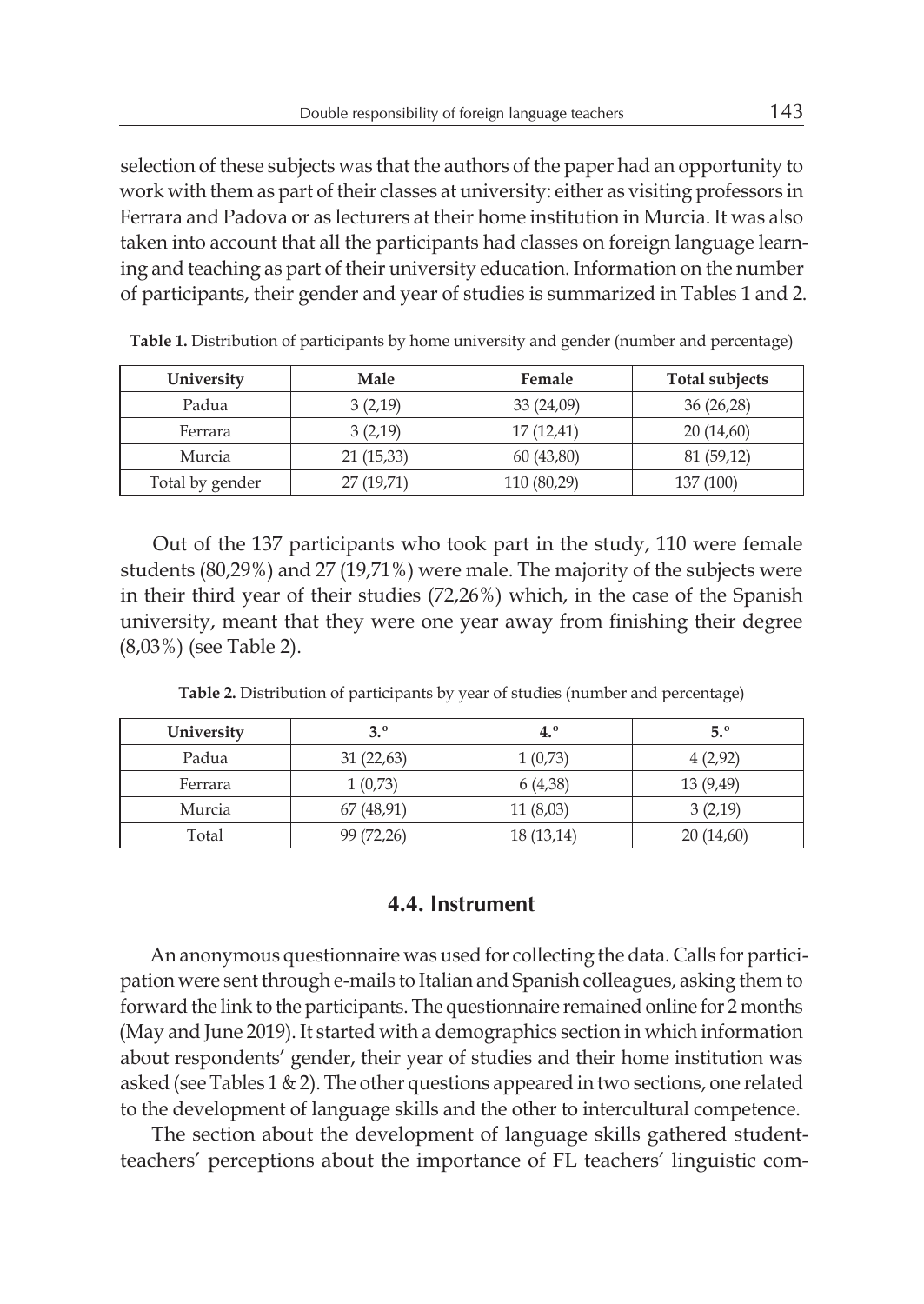petence in general and about their grammatical, lexical, and phonetic subcompetences in particular. Respondents in this section could also express their beliefs about how essential it is for educators to develop learners' language skills in class and which skills they thought were the most crucial in such development.

The intercultural section, on the other hand, posed questions about teachers' intercultural competence. It aimed to establish how decisive the development of learners' intercultural skills in a foreign language class is and how important specific contents and resources are for the development of learners' intercultural knowledge.

Participants were asked to answer according to two 5-point Likert scales. In the first one, answers ranged from "not important" (value 1), through "slightly important" (2), "moderately important" (3), "important" (4), to "very important" (5); and in the second scale, from "not useful" (value 1), through "slightly useful" (2), "neither useful nor unuseful" (3), "useful" (4) to "very useful" (5). The items in these two scales were intertwined with open-ended questions, which allowed the subjects to justify their answers.

The questionnaires' internal reliability and consistency were calculated jointly using Cronbach's Alfa with a result of  $\alpha = 0.864$ . According to George and Mallery (2003), this result is positive, and would be considered excellent when  $\alpha = 0.9$ .

### **4.5. Data collection**

In our study, the participants were asked to fill in an open-access online questionnaire which was elaborated using Google forms so that it could be completed using a number of electronic devices (i.e. a computer, a tablet, a mobile phone, etc.). It would also allow it to remain available at all times, which made it unnecessary for us to take any of the participants' classroom time.

#### **4.6. Data analysis**

The free statistics software package *R* was used to analyze the information and to process the data obtained from the questionnaire (R Core Team 2019). Significant differences were also sought according to the membership of a certain institution, gender or year of studies using the non-parametric Kruskal-Wallis test, as it is the most powerful for ordinal data, setting the significance level at  $\alpha$  = 0,05. A Pairwise Wilcoxon Rank Sum Test was used as a post-test procedure.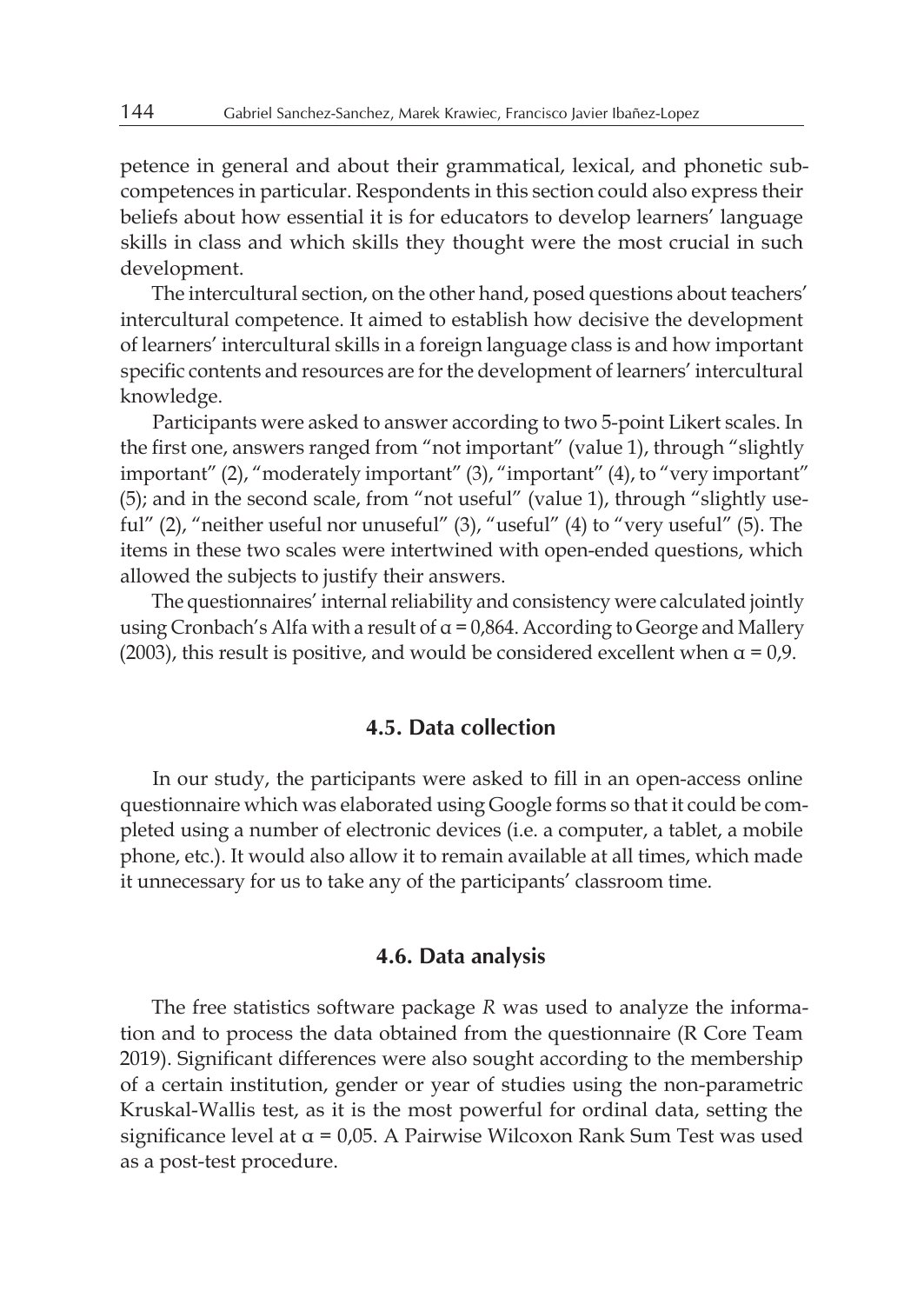# **5. RESEARCH RESULTS**

The analysis of the data obtained, classified according to the research questions and the study objectives, is presented below.

To present the subjects' perception of the importance of the FL teacher's linguistic and intercultural abilities, a descriptive analysis of the responses to items in the questionnaire related to this objective is shown in Figure 1 and in Table 3.



Linguistic and Intercultural Dimensions items

**Figure 1.** Items associated with the perception of linguistic and intercultural ability

| Item                                                                                                             | N<br>Min |                |   | Max   Mean | Median         | Likert scale point<br>percentages |               |      |      |      | Sd   |
|------------------------------------------------------------------------------------------------------------------|----------|----------------|---|------------|----------------|-----------------------------------|---------------|------|------|------|------|
|                                                                                                                  |          |                |   |            |                | 1                                 | 2             | 3    | 4    | 5    |      |
| 1L. In your opinion, how impor-<br>tant is the linguistic competence<br>of the teacher in the FL class-<br>room? | 137      | 3              | 5 | 4.69       | 5              |                                   | 0.000   0.000 | 1,46 | 28,5 | 70.1 | 0,50 |
| 3L. Importance of the Grammar<br>sub-competence                                                                  | 137      | $\overline{2}$ | 5 | 4,45       | 5              | 0.000                             | 0.73          | 6,57 | 39,4 | 53,5 | 0,65 |
| 5L. Importance of the Lexical<br>sub-competence                                                                  | 137      | $\mathcal{P}$  | 5 | 4.25       | $\overline{4}$ | 0.000                             | 1.46          | 14,6 | 41,6 | 42,3 | 0,76 |
| 7L. Importance of the Phonetic<br>sub-competence                                                                 | 137      | $\mathbf{1}$   | 5 | 4,33       | 5              | 0.76                              | 3,65          | 10,9 | 31,4 | 53,3 | 0,87 |

**Table 3.** Descriptive statistics associated with the perception of linguistic and intercultural ability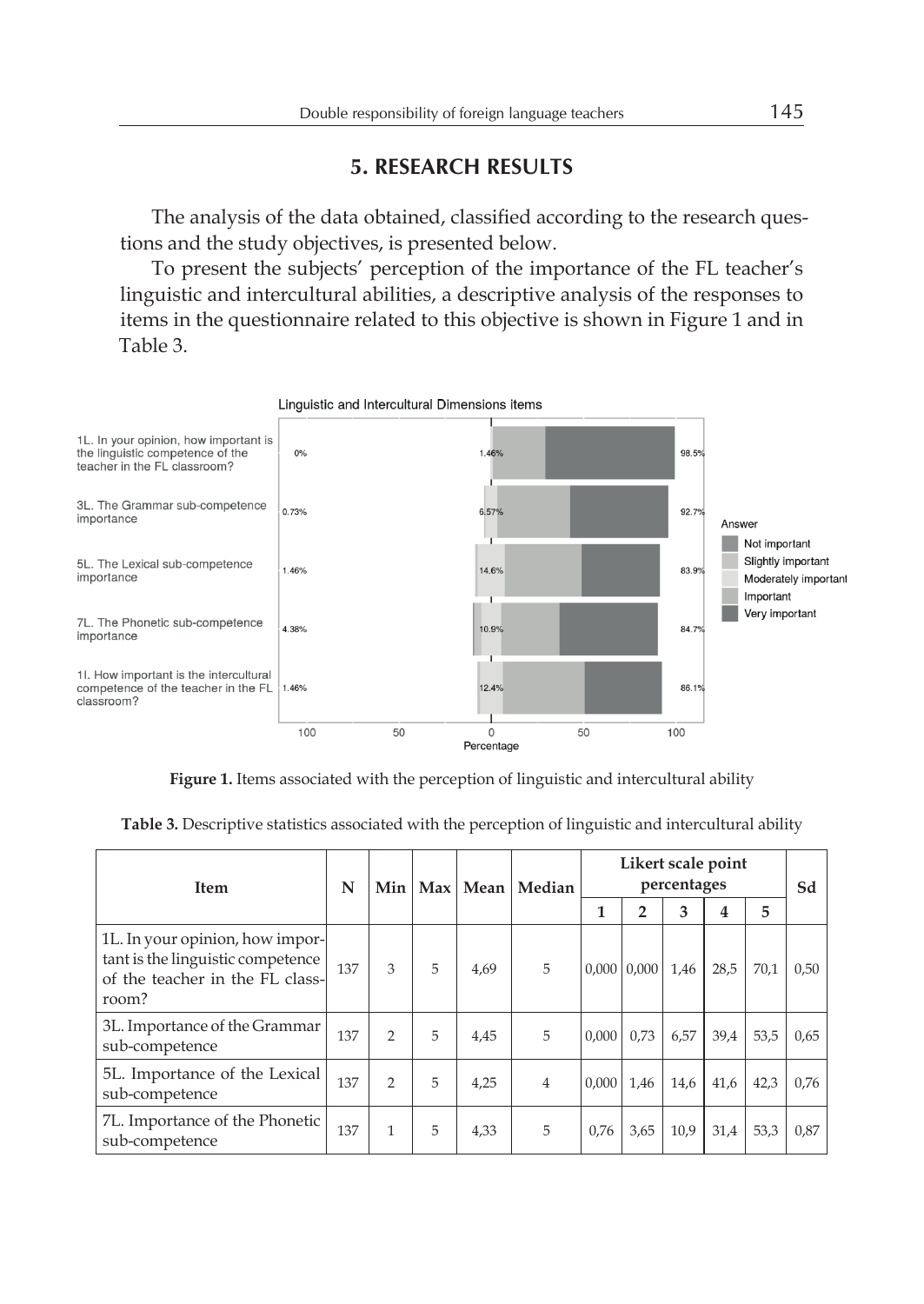| <b>Item</b>                                                                                   |     |   |   |      | Min   Max   Mean   Median | Likert scale point<br>percentages |      |      |      |      |      |
|-----------------------------------------------------------------------------------------------|-----|---|---|------|---------------------------|-----------------------------------|------|------|------|------|------|
|                                                                                               |     |   |   |      |                           |                                   |      |      |      | 5    |      |
| 11. How important is the in-<br>tercultural competence of the<br>teacher in the FL classroom? | 137 | 2 | 5 | 4.26 |                           | 0,000                             | 1,46 | 12.4 | 44.5 | 41.6 | 0.73 |

Table 3 shows descriptive statistics of the items related to this objective, as well as the percentage of each one of the points in the 5-point Likert scale. Respectively, 83,9% and 98,5% indicated that these questions are important or very important in the development of linguistic and intercultural abilities. The subjects agreed that "the teacher needs to know all about the language he / she is teaching" in order for him / her "to transmit an increasingly detailed vocabulary". As for intercultural competence, they argued for the "development of intercultural competences, so that the student becomes not only a good [FL] speaker, but also a good citizen of the world". As revealed by the Kruskal-Wallis test, no significant differences according to institution, gender or grade were found in these items.

In Figure 2 and in Table 4 below, the descriptive analysis of the items related to the subjects' viewpoint on the importance of the development of language skills in class by the FL teacher is presented.



**Figure 2.** Items associated with the development of language skills in class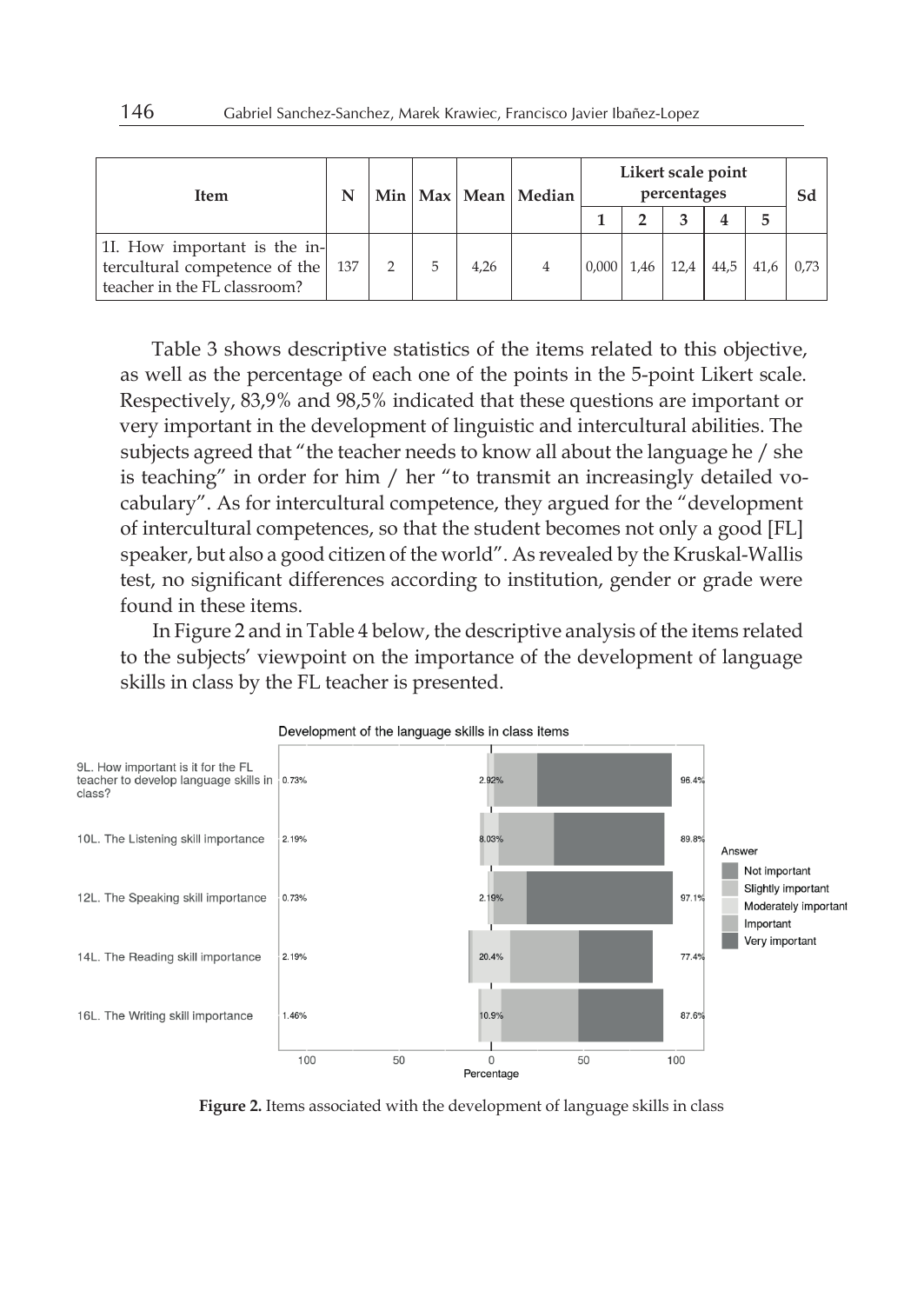| <b>Item</b>                                                                           | N<br>Min |                | Max | Mean | Me-<br>dian | Likert scale point percent-<br>ages |                |      |      |      | Sd   |
|---------------------------------------------------------------------------------------|----------|----------------|-----|------|-------------|-------------------------------------|----------------|------|------|------|------|
|                                                                                       |          |                |     |      |             | 1                                   | $\overline{2}$ | 3    | 4    | 5    |      |
| 9L. How important is it for the FL<br>teacher to develop language skills<br>in class? | 137      | $\overline{2}$ | 5   | 4,69 | 5           | 0.000                               | 0.73           | 2,92 | 23,4 | 73,0 | 0,57 |
| 10L. Importance of the Listening<br>skill                                             | 137      | $\overline{2}$ | 5   | 4,47 | 5           | 0.000                               | 2,19           | 8,03 | 29,9 | 59,9 | 0,74 |
| 12L. Importance of the Speaking<br>skill                                              | 137      | $\overline{2}$ | 5   | 4.75 | 5           | 0.000                               | 0.73           | 2,19 | 18,2 | 78,8 | 0,53 |
| 14L. Importance of the Reading<br>skill                                               | 137      | 1              | 5   | 4,15 | 4           | 0.73                                | 1.46           | 20,4 | 37,2 | 40,1 | 0,84 |
| 16L. Importance of the Writing<br>skill                                               | 137      | $\overline{2}$ | 5   | 4,32 | 4           | 0.000                               | 1,46           | 10,9 | 41,6 | 46,0 | 0,73 |

**Table 4.** Descriptive statistics of the items associated with the development of language skills in class

Once again, all the items related to this objective were evaluated highly by the study participants. 77,4% opted for reading since it "...enable[s] [working] on grammar, vocabulary, sentence structure, expressions, spelling...", while 97,1% indicated that speaking is important (18,2%) or very important (78,8%) "...because speaking skills are a vitally important method of communication."

Significant differences were detected only with regard to university in Item 12L ( $p = 0.0435$ ) and Item 14L ( $p = 0.0353$ ). In the post-hoc analysis, the differences were located between students from the University of Murcia and students from the Italian universities in the first case, and between students from the University of Murcia and students from the University of Ferrara in the second case. The descriptive statistics of these items are presented in Table 5 according to the university they are affiliated with.

| <b>Item</b>                           | Insitu-<br>tion | N  | Min            | Max | Median<br>Mean |                | Likert scale point | Sd             |       |      |      |      |
|---------------------------------------|-----------------|----|----------------|-----|----------------|----------------|--------------------|----------------|-------|------|------|------|
|                                       |                 |    |                |     |                |                |                    | $\overline{2}$ | 3     | 4    | 5    |      |
|                                       | Ferrara         | 20 | 3              | 5   | 4,60           | 5              | 0.000              | 0.000          | 5,00  | 30,0 | 65,0 | 0,6  |
| 12L.<br>Speaking                      | Murcia          | 81 | $\overline{2}$ | 5   | 4,81           | 5              | 0.000              | 1,23           | 2,47  | 9,88 | 86,4 | 0,53 |
| skill importance                      | Padova          | 36 | 4              | 5   | 4,69           | 5              | 0.000              | 0,000          | 0,000 | 30,6 | 69,4 | 0.47 |
|                                       | Ferrara         | 20 | 3              | 5   | 3,85           | $\overline{4}$ | 0.000              | 0.000          | 45,0  | 25,0 | 30,0 | 0,88 |
| 14L.<br>Reading I<br>skill importance | Murcia          | 81 | 1              | 5   | 4,27           | 4              | 1,23               | 2,47           | 12,3  | 35,8 | 48,1 | 0,87 |
|                                       | Padova          | 36 | 3              | 5   | 4,03           | 4              | 0.000              | 0,000          | 25,0  | 47,2 | 27,8 | 0,74 |

**Table 5.** Descriptive statistics of the significant items according to institution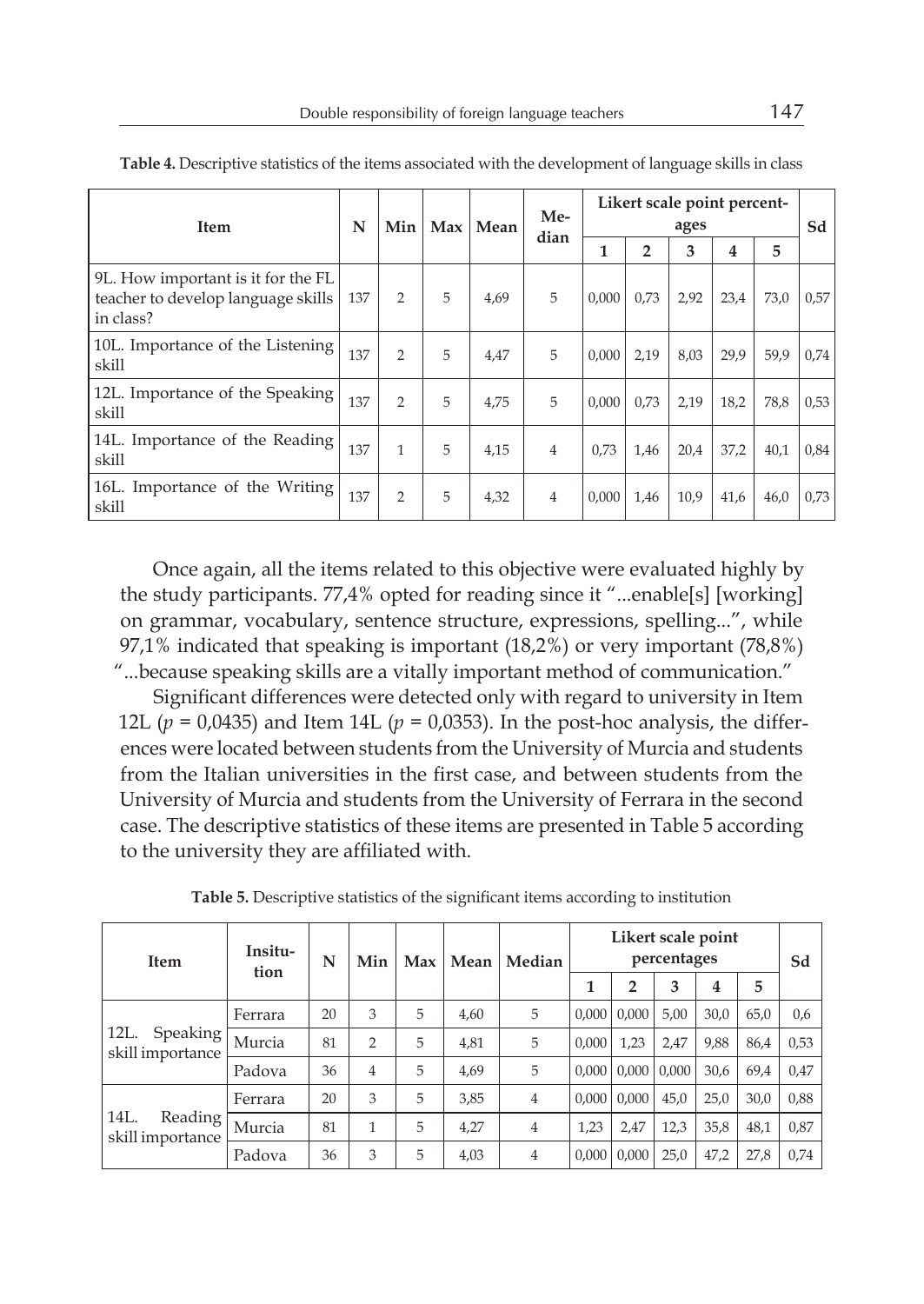Figure 3 and Table 6 – with features identified on the basis of CEFR (Council of Europe 2001: 102–103) – show the answers in relation to the importance of socio-cultural knowledge in developing intercultural ability.



**Figure 3.** Items related to socio-cultural knowledge

| Table 6. Descriptive statistics of the items related to sociocultural knowledge |  |  |  |  |
|---------------------------------------------------------------------------------|--|--|--|--|
|---------------------------------------------------------------------------------|--|--|--|--|

| <b>Item</b>                                                                                                              | N   | Min<br>Max    |   | Mean | Median |       | Sd             |      |      |      |      |
|--------------------------------------------------------------------------------------------------------------------------|-----|---------------|---|------|--------|-------|----------------|------|------|------|------|
|                                                                                                                          |     |               |   |      |        |       | $\overline{2}$ | 3    | 4    | 5    |      |
| 3I. How important is it for a FL<br>teacher to develop intercultural<br>skills of learners in class?                     | 137 | 2             | 5 | 4.34 | 5      | 0.000 | 2.92           | 11.7 | 33.6 | 51,8 | 0,80 |
| 4I. Everyday living (i.e. food and<br>drink, meal times, public holidays,<br>working hours, leisure activities,<br>etc.) | 137 | $\mathcal{P}$ | 5 | 4.23 | 4      | 0.000 | 0.73           | 16.1 | 43.1 | 40.1 | 0.74 |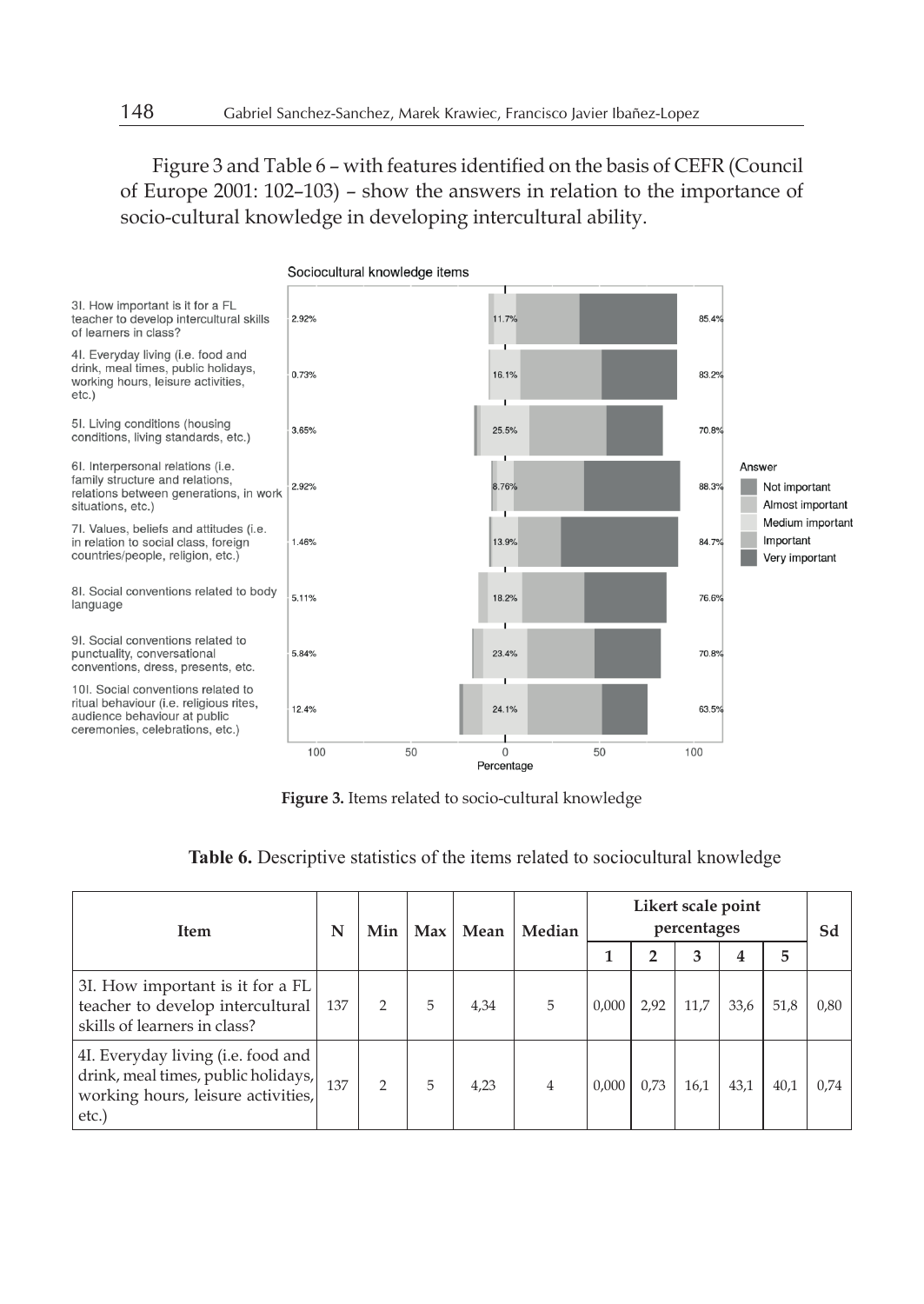| Item                                                                                                     | N   | Min            | Max | Mean | Median         | Likert scale point<br>percentages |              |      |      |      | Sd   |
|----------------------------------------------------------------------------------------------------------|-----|----------------|-----|------|----------------|-----------------------------------|--------------|------|------|------|------|
|                                                                                                          |     |                |     |      |                | 1                                 | $\mathbf{2}$ | 3    | 4    | 5    |      |
| 5I. Living conditions (housing<br>conditions, living standards, etc.)                                    | 137 | $\mathbf{1}$   | 5   | 3,96 | $\overline{4}$ | 1,46                              | 2,19         | 25,5 | 40,9 | 29,9 | 0,88 |
| 6I. Interpersonal relations                                                                              | 137 | 1              | 5   | 4,36 | 5              | 0,73                              | 2,19         | 8,76 | 37,2 | 51,1 | 0,79 |
| 7I. Values, beliefs and attitudes                                                                        | 137 | 1              | 5   | 4,45 | 5              | 0.73                              | 0.73         | 13,9 | 22,6 | 62,0 | 0,81 |
| 8I. Social conventions related to<br>body language                                                       | 137 | $\overline{2}$ | 5   | 4,15 | $\overline{4}$ | 0.000                             | 5,11         | 18,2 | 32,8 | 43,8 | 0,90 |
| 9I. Social conventions related to<br>punctuality, conversational con-<br>ventions, dress, presents, etc. | 137 | 1              | 5   | 3.99 | $\overline{4}$ | 0.73                              | 5.11         | 23.4 | 35,8 | 35,0 | 0,93 |
| 10I. Social conventions related to<br>ritual behaviour                                                   | 137 | 1              | 5   | 3,73 | 4              | 2,19                              | 10,2         | 24,1 | 39,4 | 24,1 | 1,01 |

In this section, Item 6I stands out as 88,3% of the interviewed participants indicated it was important or very important, while 12,4% indicated that Item 10I is not very important or not important at all.

Statistically significant differences according to gender were only found in Item 8I ( $p = 0.041$ ) and Item 19I ( $p = 0.031$ ). The descriptive statistics of these items are presented in Table 7.

| Item                            | Gender | Min<br>Max<br>n |                | Median<br>Mean |      |                | Sd    |      |      |      |      |      |
|---------------------------------|--------|-----------------|----------------|----------------|------|----------------|-------|------|------|------|------|------|
|                                 |        |                 |                |                |      |                |       | 2    | 3    | 4    | 5    |      |
| 8I. Social conventions          | Female | 110             | $\overline{2}$ | 5              | 4,22 | $\overline{4}$ | 0.000 | 5,45 | 15,5 | 30,9 | 48,2 | 0.9  |
| related to body language   Male |        | 27              | 2              | 5              | 3,89 | $\overline{4}$ | 0.000 | 3,70 | 29,6 | 40,7 | 25,9 | 0,85 |
| 19I. Lesson with native         | Female | 110             | $\overline{2}$ | 5              | 4.70 | 5              | 0.000 | 0.91 | 2.73 | 21,8 | 74,5 | 0,57 |
| speakers                        | Male   | 27              | っ              | 5              | 4,33 | 5              | 0.000 | 7.41 | 7.41 | 29.6 | 55.6 | 0,92 |

**Table 7.** Descriptive statistics of the significant item according to gender

The responses obtained in reference to the materials used in class, based on the participants' observations and experience, are presented in Figure 4 and Table 8.

From the data obtained, we must highlight that 94,2% of the students thought that the use of native speakers is of greater benefit and 87,6% emphasized the use of ICT, while only 14,6% believed that books are not useful.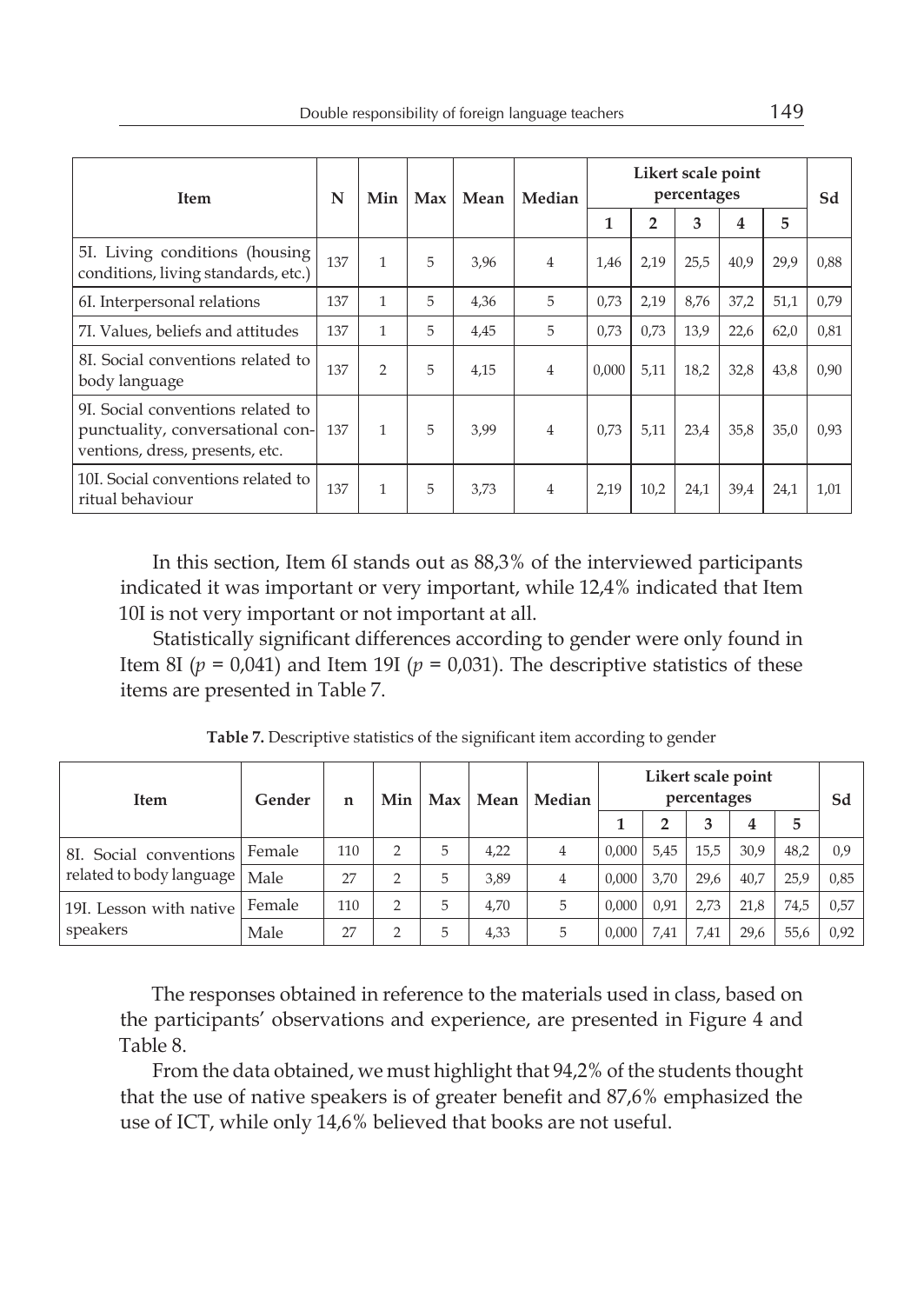

#### Classroom resources items

**Figure 4.** Items related to the materials used in the classroom

|                                     |             |                |     |      |        |      |                | Likert scale point percentages |      |      |      |
|-------------------------------------|-------------|----------------|-----|------|--------|------|----------------|--------------------------------|------|------|------|
| <b>Item</b>                         | $\mathbf n$ | Min            | Max | Mean | Median | 1    | $\overline{2}$ | 3                              | 4    | 5    | Sd   |
| 11I. Course book ma-<br>terial      | 137         | 1              | 5   | 3,46 | 3      | 1,46 | 13,10          | 40.10                          | 28.5 | 16,8 | 0.97 |
| 12I. Authentic texts                | 137         | $\overline{2}$ | 5   | 4,34 | 4      | 0,00 | 0,73           | 14,60                          | 35,0 | 49,6 | 0,75 |
| 13I. ICT                            | 137         | $\overline{2}$ | 5   | 4,30 | 4      | 0,00 | 2,92           | 9,49                           | 42,3 | 45,3 | 0,76 |
| 14I. Artefacts                      | 137         | $\mathbf{1}$   | 5   | 3,46 | 3      | 1,46 | 9,49           | 46,00                          | 27,7 | 15,3 | 0,92 |
| 15I. Visual materials               | 137         | 2              | 5   | 4,21 | 4      | 0,00 | 6,57           | 13,90                          | 31,4 | 48,2 | 0,92 |
| 16I. Audio materials                | 137         | 2              | 5   | 4,31 | 5      | 0,00 | 2,92           | 14,60                          | 31,4 | 51,1 | 0,83 |
| 17I. Audiovisual ma-l<br>terials    | 137         | $\overline{2}$ | 5   | 4,54 | 5      | 0,00 | 0,73           | 8,03                           | 27,7 | 63,5 | 0,68 |
| 18I.<br>Exchange<br>pro-<br>grammes | 137         | $\mathcal{P}$  | 5   | 4,38 | 5      | 0,00 | 1,46           | 13,90                          | 29,9 | 54,7 | 0,78 |
| 19I. Lesson with native<br>speakers | 137         | $\overline{2}$ | 5   | 4,63 | 5      | 0.00 | 2,19           | 3.65                           | 23.4 | 70,8 | 0,66 |

**Table 8.** Descriptive statistics of the items related to the materials used in the classroom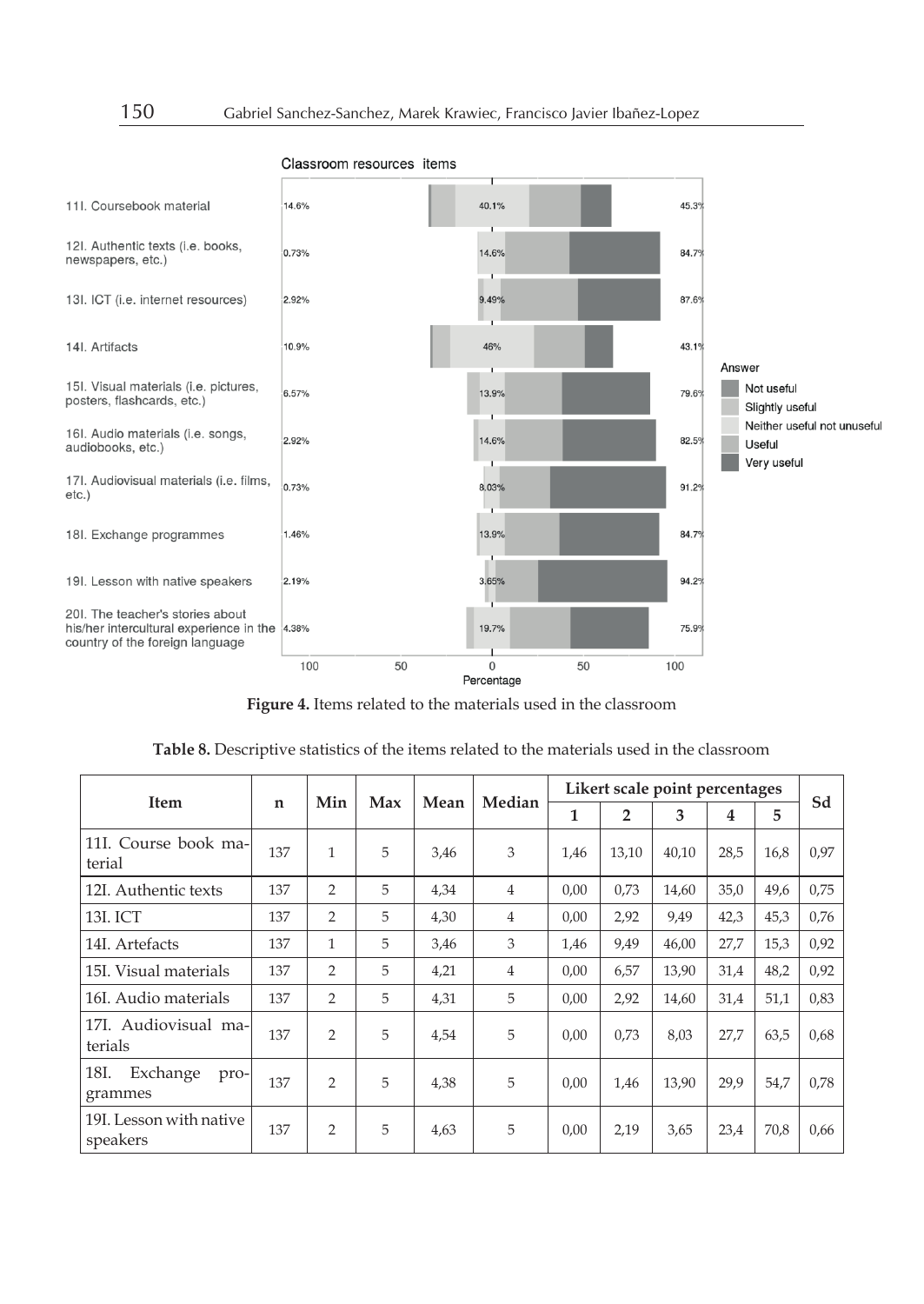| Item                                                                                                                           |     | Min<br>Max |   | Mean | Median | Likert scale point percentages |      |       |      |      |      |
|--------------------------------------------------------------------------------------------------------------------------------|-----|------------|---|------|--------|--------------------------------|------|-------|------|------|------|
|                                                                                                                                | n   |            |   |      |        | 2                              |      | 4     | 5    | Sd   |      |
| 20I. The teacher's sto-<br>ries about his / her in-<br>tercultural experience<br>in the country of the $ $<br>foreign language | 137 |            | 5 | 4,15 | 4      | 0,00                           | 4,38 | 19,70 | 32,8 | 43.1 | 0,89 |

In the statistical analysis of these items differences were identified according to institution in Item 14I (*p* = 0,0034), Item 15I (*p* = 0,0065), in Item 16I (*p* = 0,0099) and Item 18I ( $p = 0.0088$ ). In the post-hoc analysis, the differences were identified between the University of Murcia and the University of Padua in all cases and also between the University of Ferrara and the University of Padua for Item14I. The descriptive statistics of these items are presented in Table 9 according to the university the students came from.

| Item                           | Institution | n  | Min            | Max | Mean | Median         |       | Sd             |      |      |      |      |
|--------------------------------|-------------|----|----------------|-----|------|----------------|-------|----------------|------|------|------|------|
|                                |             |    |                |     |      |                | 1     | $\overline{2}$ | 3    | 4    | 5    |      |
| 14I. Artefacts                 | Ferrara     | 20 | $\overline{2}$ | 5   | 3,75 | $\overline{4}$ | 0,000 | 5,00           | 40,0 | 30,0 | 25,0 | 0,91 |
|                                | Murcia      | 81 | 1              | 5   | 3,58 | 3              | 1,23  | 7,41           | 42,0 | 30,9 | 18,5 | 0,92 |
|                                | Padua       | 36 | 1              | 5   | 3,03 | 3              | 2,78  | 16,7           | 58,3 | 19,4 | 2,78 | 0,77 |
| 15I. Visual ma-<br>terials     | Ferrara     | 20 | $\overline{2}$ | 5   | 4,25 | 4,5            | 0,000 | 5,00           | 15,0 | 30,0 | 50,0 | 0,91 |
|                                | Murcia      | 81 | $\overline{2}$ | 5   | 4,40 | 5              | 0,000 | 3,70           | 8,64 | 32,1 | 55,6 | 0,80 |
|                                | Padua       | 36 | $\overline{2}$ | 5   | 3,78 | $\overline{4}$ | 0,000 | 13,9           | 25,0 | 30,6 | 30,6 | 1,05 |
| 16I. Audio ma-<br>terials      | Ferrara     | 20 | 3              | 5   | 4,50 | 5              | 0,000 | 0,000          | 10,0 | 30,0 | 60,0 | 0,69 |
|                                | Murcia      | 81 | $\overline{2}$ | 5   | 4,43 | 5              | 0,000 | 1,23           | 11,1 | 30,9 | 56,8 | 0,74 |
|                                | Padua       | 36 | $\overline{2}$ | 5   | 3,92 | 4              | 0,000 | 8,33           | 25,0 | 33,3 | 33,3 | 0,97 |
| 18I.<br>Exchange<br>programmes | Ferrara     | 20 | 3              | 5   | 4,45 | 5              | 0,000 | 0,000          | 10,0 | 35,0 | 55,0 | 0,69 |
|                                | Murcia      | 81 | $\overline{2}$ | 5   | 4,22 | $\overline{4}$ | 0,000 | 2,47           | 18,5 | 33,3 | 45,7 | 0,84 |
|                                | Padua       | 36 | 3              | 5   | 4,69 | 5              | 0,000 | 0,000          | 5,56 | 19,4 | 75,0 | 0,58 |

**Table 9.** Descriptive statistics of the significant items according to institution

Statistically significant differences were noted for grade in Item 12I (*p* = 0,0326). The differences were identified between fourth and fifth year students in the post-hoc analysis. The descriptive statistics of the last item are presented in Table 10.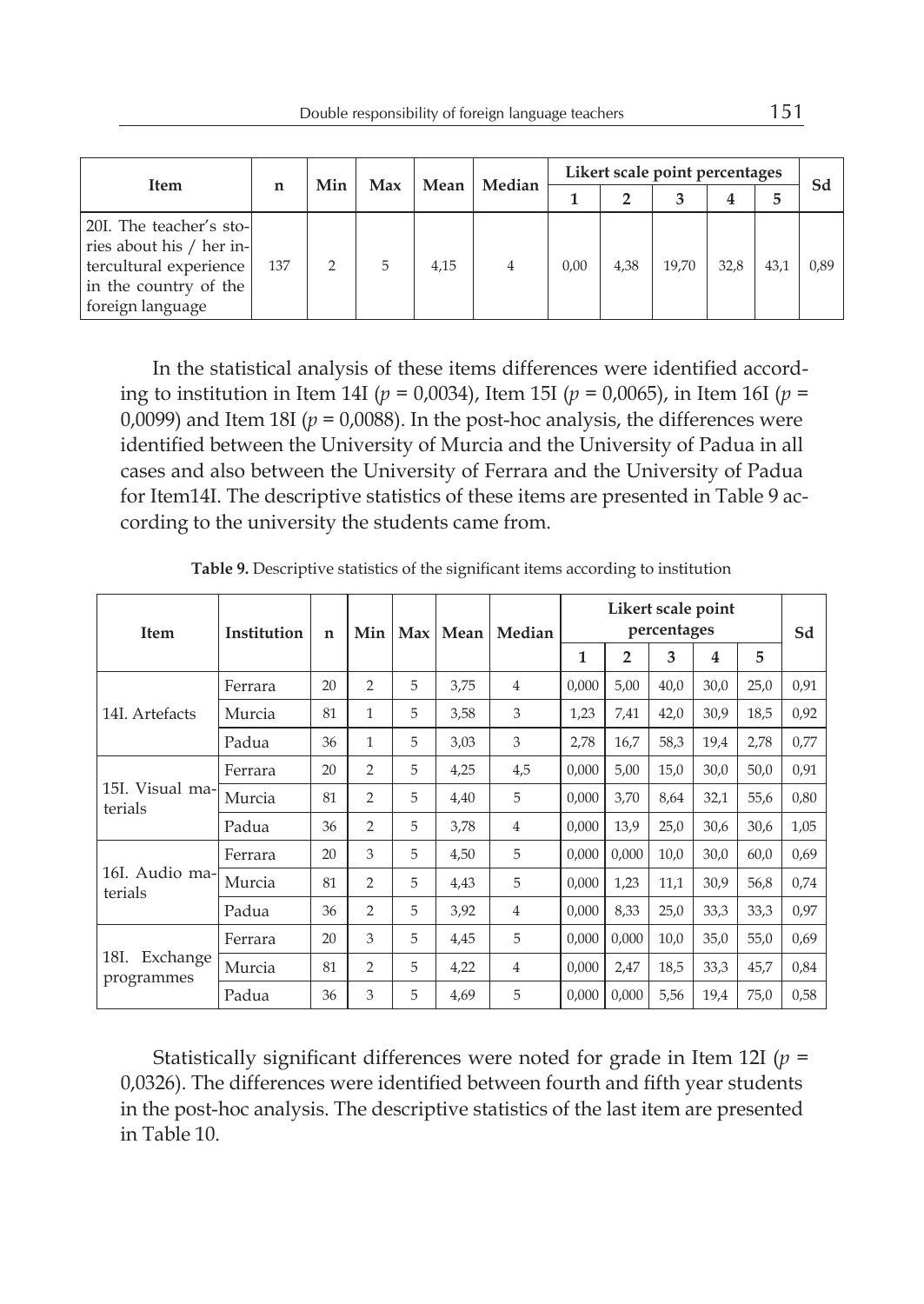| Item                    | Year        | N  | Min |   |      | Max   Mean   Median | Likert scale point | Sd            |                 |                |               |      |
|-------------------------|-------------|----|-----|---|------|---------------------|--------------------|---------------|-----------------|----------------|---------------|------|
|                         |             |    |     |   |      |                     | $\%1$              | $\frac{0}{0}$ | $\frac{0}{0}$ 3 | $\frac{0}{04}$ | $\frac{0}{6}$ |      |
| 12I. Authentic<br>texts | Third year  | 99 |     | 5 | 4,36 | 4                   | 0.000              | 0.000         | 12.1            | 39.4           | 48.5          | 0,69 |
|                         | Fourth year | 18 |     | 5 | 3,94 |                     | 0.000              | 5,56          | 22.2            | 44.4           | 27,8          | 0,87 |
|                         | Fifth year  | 20 |     | 5 | 4,55 | 5                   | 0,000              | 0.000         | 20.0            | 5,00           | 75,0          | 0,83 |

**Table 10.** Descriptive statistics of the significant item according to grade

#### **6. DISCUSSION, LIMITATIONS AND CONCLUSIONS**

The aim of this research was to find out whether there is still any evidence of implementation of the recommendations made by the Committee of Ministers and the Council for Cultural Co-operation in relation to FL teaching and learning and teacher training programmes for primary education. Evidence can clearly be found in the official documents published by local education authorities (Rozporządzenie Ministra Edukacji Narodowej z dnia 14 lutego 2017 in Poland and the Primary Education syllabus in the Region of Murcia 2014 in Spain). Inspired by the recommendations presented in these documents, scholars (Kic-Drgas 2017; Shaded 2013; Szczepaniak-Kozak 2013) agree with the role of a well-qualified teacher who can teach linguistic and cultural content to enable young learners to communicate effectively. Being 'well-qualified' would imply that the FL educator has been trained to turn the rich linguistic and cultural heritage of Europe into a valuable resource applicable to early FL learning.

Evidence can also be found in the material gathered from university students who in their responses to the distributed questionnaire expressed their views and opinions on linguistic and cultural responsibilities of the FL educator and the notions related to them. Students from three European institutions (Padua, Ferrara and Murcia) who were surveyed by the authors of this paper in fact agreed on the importance of both duties (98,5%). They also concurred that speaking is the language skill *par excellence* (Kalayo 2007: 101). Aspects such as family, generational, and professional relations (88,3%) were identified as the most relevant features of sociocultural knowledge. As a result of that, lessons with native speakers (94,2%) were perceived as the most appropriate resource.

Nevertheless, significant differences were found with regard to language skills, socio-cultural content and resources. As mentioned before, the speaking skill was highly valued. Although the three institutions had very high scores in this respect, significant differences were found in the score obtained in the Universidad de Murcia in comparison to the two Italian institutions, with the Universidad de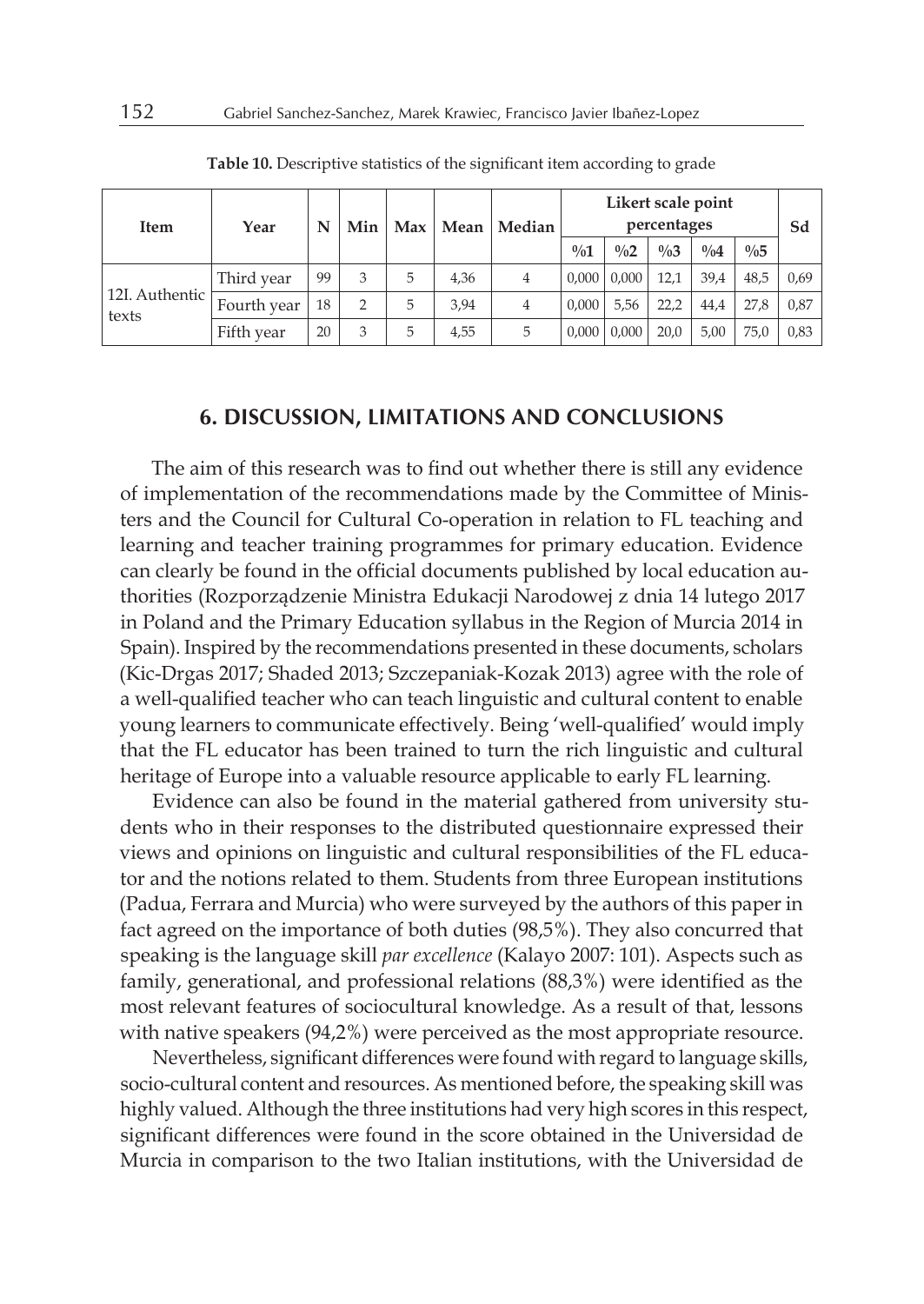Murcia's results being the highest. In addition, differences were also found between subjects from Murcia and those from Ferrara regarding the reading skill. Acquiring social conventions related to body language and letting the native speaker conduct the linguistic and cultural teaching and learning process was especially highly thought of by the female subjects from the Spanish institution. All this evidence points to the debate about the native speaker as the ideal teacher. In EFL contexts where exposure to English is limited to a few hours a week and societies where the chances to interact with speakers of the foreign language are also limited, the native speaker is considered to make *the best and ideal teacher*. It is believed that due to his or her command in the language, particularly in speaking (i.e. pronunciation), he or she will correctly teach it to the learners (Alseweed 2012; Al-Nawrasy 2013; Coşkun 2013; Mariño 2011). At the same time, by being exposed to the native-speaker-turned-ideal-teacher, learners will be expected to acquire a degree of familiarity with conventions related to his or her body language (Huang 2014). This debate is totally oblivious to the recent ICC approach which argues for a communicative interaction in the foreign language with people from various cultural milieus and not just with native speakers (Kic-Drgas 2017; Szczepaniak-Kozak 2013). It is the authors' belief that female subjects from the Spanish institution may go along with the native-speaker-ideal-teacher ongoing debate because they might view themselves as *the victims* of an educational system in which the speaking skill, as in the case of the listening skill in Turkey, has traditionally been considered the 'Cinderella skill' (Solak & Altay 2014). That is to say, the speaking skill is rarely taught and / or tested during the compulsory education period (primary and secondary). That may also explain why the oral test gets the highest number of failing students in the FL subject in the teacher-training programmes held in the Faculty of Education at the Universidad de Murcia.

With respect to resources, it was found out that artefacts, also known as cultural realia, were highly valued by subjects from Ferrara and slightly less valued by subjects from Murcia. Curiously enough, however, the latter recognized how much visual materials, and even audio materials, can contribute to the process of becoming intercultural in the FL classroom. A possible explanation could be found once again in the educational system. Unlike the use of realia, the FL teaching process in Spanish classrooms has found in audiovisual material (such as video, DVDs and You Tube programmes) the key tool to help learners develop intercultural competence (Barabar & Caganaga 2015). Serving as a substitute for exposure to native (and / or non-native) speakers of English, audiovisual materials have been used to expose Spanish learners to a variety of oral and written forms that the English language can take (Gracia 2015), possibly improving at least their speaking and reading skills. The Spanish subjects in our study may have been able to appreciate the value of this resource in the acquisi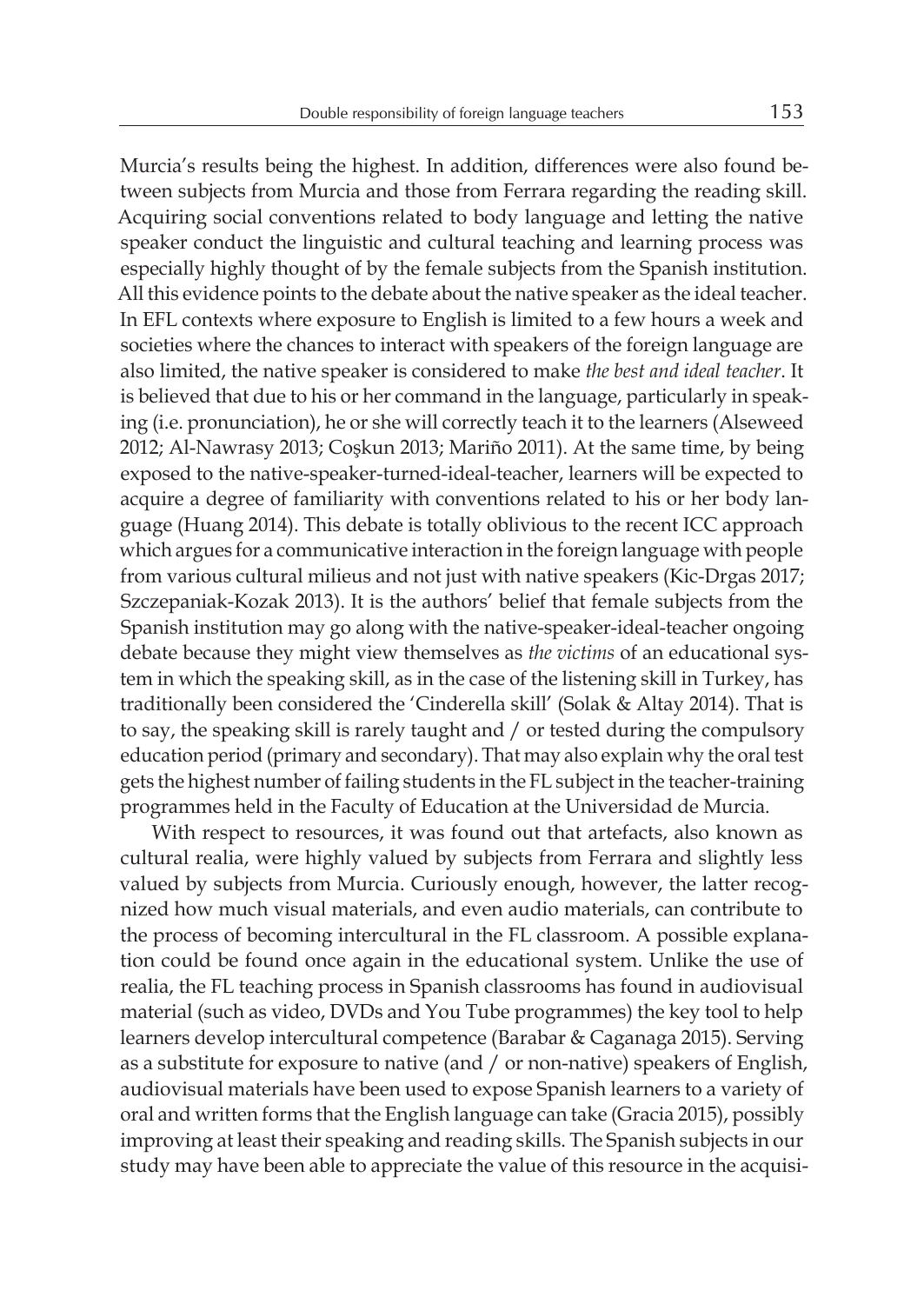tion of unconscious non-linguistic codes (such as body movements, gestures and facial expressions), the ones people tend to look for when the language barrier hinders comprehension of verbal messages (Damanhouri 2018; Gracia 2015; Gülsünler & Fidan 2011; Pratolo 2019). Although considerably less impressed by audiovisual resources, subjects from Padua showed preference for exchange programmes while the ones from Murcia were less inclined to value the benefits that could derive from those programmes such as, for example, participating in formal and informal meetings with representatives of other cultures (Pfeiffer 2001; Rakhimova et al. 2017; Siek-Piskozub 2018).

One last difference was discovered between fourth and fifth-year studentteachers. The use of authentic texts in the FL classroom seems to have been more appreciated by final year trainees. This finding may be interpreted as a greater interest in the development of the receptive or passive language skill (reading).

As suggested by educational authorities, the key to a successful interaction in today's European multilingual and multicultural society is inherent to the acquisition of some specific knowledge and skills. This type of education should be provided by linguistically and culturally well-qualified educators. We would like to conclude by claiming that the subjects' perceptions may constitute enough evidence to demonstrate that the recommendations made by the end of the last century are still relevant. Their opinions show how that they are embracing, to a greater or a lesser degree, the dual responsibility they are being trained for.

There are a number of limitations to this study that must be taken into consideration. First, the subjects were selected from two Italian and one Spanish institution. It would have been recommendable to have parity of subjects and home institutions. This would have allowed the authors to contrast the results obtained in Murcia with those offered by, for example, subjects from another Spanish institution.

Another limitation to the study involves the design of the questionnaire. In order to carry out an international study, we needed to gather information from subjects who had previously experienced and been influenced by two different compulsory education systems. This fact may have had an effect on item 12 and 14 (*The speaking* and *reading skills importance*, respectively), item 14I (*Artifacts*), 15I (*Visual materials*), 16I (*Audio materials*) and 19I (*Lesson with native speaker*), as these items failed to provide a clear explanation of why they had been asymmetrically valued. In light of these limitations, research on the similarities and differences between the Italian and Spanish compulsory education system is needed. Likewise, research on the *subjectiveness* regarding social conventions related to body language, and the contribution of the native speaker to the learner's process of gaining intercultural competence, would be instrumental in the understanding of females' and males' subjective preferences.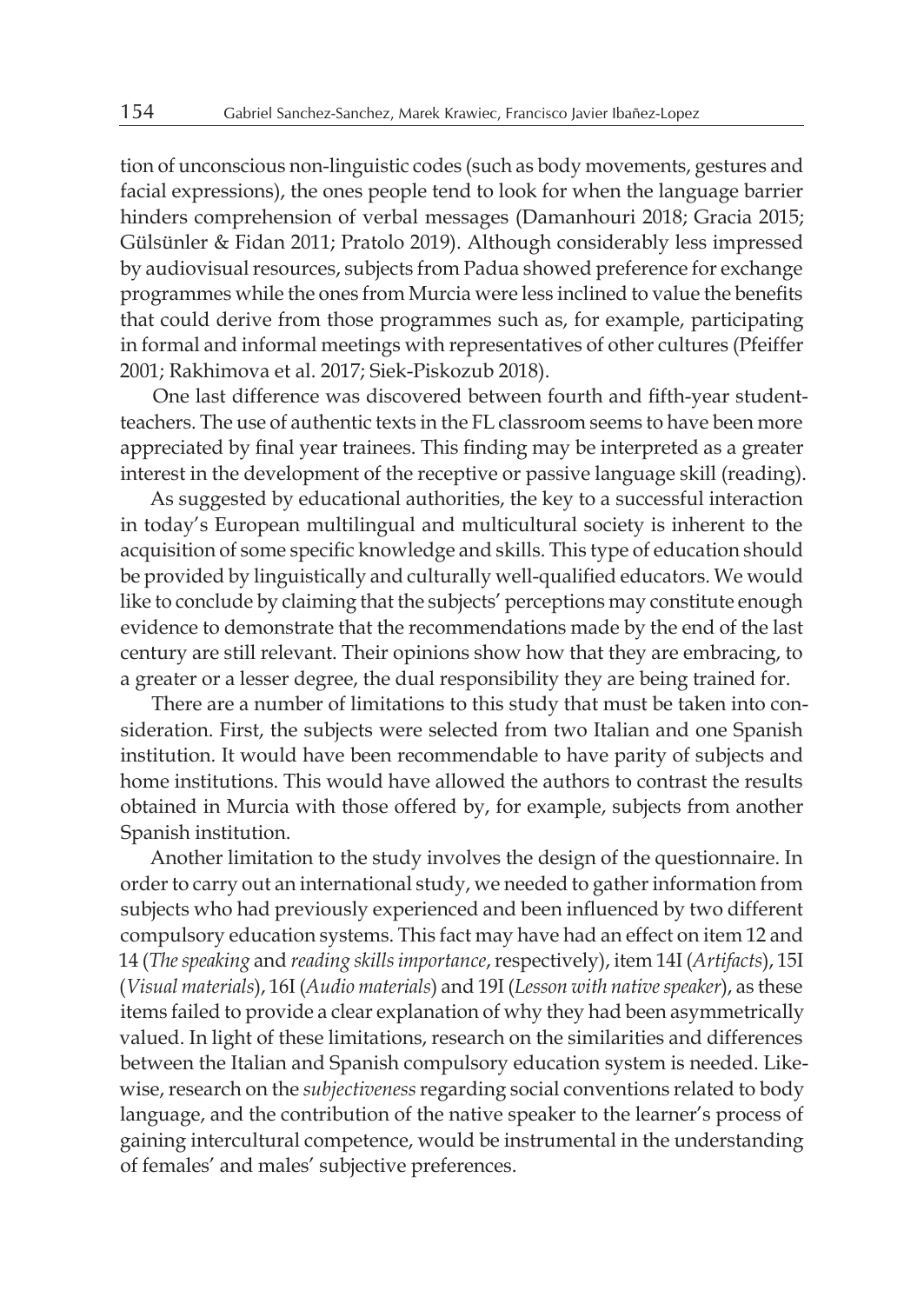#### REFERENCES

- Al-Nawrasy, O. (2013). The effect of native and nonnative English language teachers on secondary students' achievement in speaking skills. *Jordan Journal of Educational Sciences*, *9* (2), 243–254.
- Alseweed, M. A. (2012). University students' perceptions of the influence of native and non-native teachers. *English Language Teaching*, *5* (12), 42–53. http://files.eric.ed.gov7fulltext/EJ1080168. pdf [access: 10.04.2019].
- Babych, N. D. (1990). *The basics of linguistic culture*. Lvov: Swit.
- Barabar, A. / Caganaga, C. K. (2015). Using nonverbal communication in EFL classes. *Cypriot Journal of Educational Sciences*, *10* (2), 136–147.
- Bingham, S. / Larson, E. (2006). Using CALL as the major element of study for a university English class in Japan. *The JALT Journal*, *2* (3), 39–52.
- Byram, M. (1989). *Cultural studies in foreign language education*. Clevedon: Multilingual Matters.
- Byram, M. (1997). *Teaching and assessing intercultural communicative competence*. Clevendon: Multilingual Matters.
- Byram, M. (2003). On being 'bicultural' and 'intercultural'. In: G. Alred, M. Byram & M. Fleming (eds.). *Intercultural experience and education* (pp. 50–66). Clevedon: Multilingual Matters.
- Byram, M. (2008). *From foreign language education to education for intercultural citizenship: Essays and reflections*. Clevedon: Multilingual Matters.
- Byram, M. / Morgan, C. (1994). *Teaching-and-learning language-and-culture*. Clevedon: Multilingual Matters.
- Cabrejas Peñuelas, A. B. (2013). The use of glogs in the English classroom. *@tic, Revista de innovación educative*, *10*, 68–74.
- Cook, V. (2001). *Second language learning and language teaching*. London: Arnold.
- Cortés Moreno, M. (2005). ¿Hay que enseñar gramática a los estudiantes de una lengua extranjera?. *Cauce: Revista Internacional de Filología, Comunicación y sus Didácticas*, *28*, 89–108.
- Coşkun, A. (2013). Native speakers as teachers in Turkey: Non-native pre-service English teachers' reactions to a nation-wide project. *The Qualitative Report*, *18* (57), 1–21.
- Council of Europe (2001). *Common European framework of reference for languages: Learning, teaching, assessment* (CEFR). https://rm.coe.int/1680459f97 [access: 5.04.2019].
- Council of Europe Committee of Ministers (1998). *Recommendation no. R(98)6 of the Committee of Ministers to Member States concerning modern languages*. https://rm.coe.int/16804fc569 [access: 6.05.2019].
- Creswell, J. (2012). *Educational research: Planning conducting and evaluating quantitative and qualitative*  research (4<sup>th</sup> ed.). Amherst, MA: Pearson.
- Damanhouri, M. (2018). The advantages and disadvantages of body language in intercultural communication. *Khazar Journal of Humanities and Social Sciences*, *21* (1), 68–82.
- Darancik, Y. (2018). Students' views on language skills in foreign language teaching. *International Education Studies*, *11* (7), 166–178.
- Dervin, F. (2010). Assessing intercultural competence in language learning and teaching: A critical review of current efforts in higher education. In: F. Dervin / E. Suomela-Salmi (eds.). *New approaches to assessing language and (inter-)cultural competences in higher education* (pp. 157–174). Frankfurt a.M.: Peter Lang.
- Ediger, A. (2001). Teaching children literacy skills in a second language. In: M. Celce-Murcia (ed.). *Teaching English as a second or foreign language* (pp. 153–169). London: Heinle & Heinle, Thomson Learning.
- George, D. / Mallery, P. (2003). *SPSS for Windows step by step* (4th ed.). Boston: Allyn & Bacon.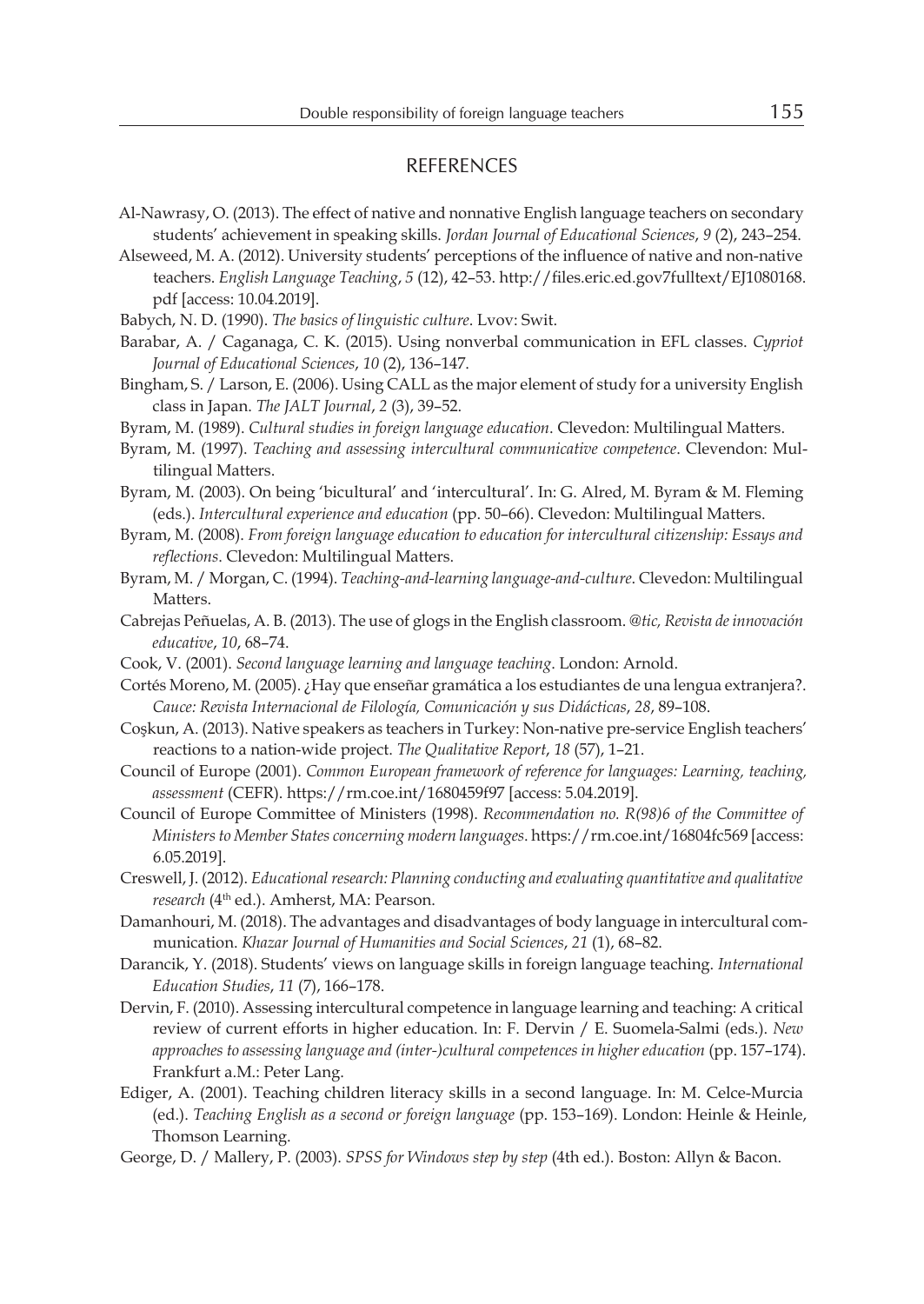Ghasemi, B. (2011). Utube and language learning. *Procedia*, *28*, 63–67.

- Gil Ruíz, E. / Soto Pallarés, C. (2015). Análisis del componente cultural en libros de texto de francés destinados al tercer ciclo de educación primaria. *Educatio Siglo XXI, 33* (2), 207–224.
- Gower, R. / Philips, D. / Walters, S. (1995). *Teaching practice: A handbook for teachers in training*. Oxford: Macmillan.
- Gozdawa-Gołębiowski, R. (2010). Integracja czy dezintegracja? O roli systemu gramatycznego w kształceniu typu CLIL. *Języki Obce w Szkole*, *6*, 43–51.
- Grabe, W. / Stoller, F. L. (2002). *Teaching and researching reading.* Harlow, Essex: Pearson Education.
- Gracia Busà, M. (2015). Teaching learners to communicate effectively in the L2. Integrating body language in the students' syllabus. *Lingue Linguaggi*, *15*, 83–98.
- Gülsünler, M. E. / Fidan, M. (2011). An empirical work about the use of body language in intercultural communication: Example of Turkey and Germany. *International Journal of Arts & Sciences*, *4* (3), 9–16.
- Guzmán-Alcón, I. (2019). Investigating the application of communicative language teaching principles in primary education: A comparison of CLIL and FL classrooms. *English Language Teaching*, *12* (2), 88–99.
- Harmer, J. (2007). *The practice of English language teaching*. London: Longman.
- Huneke, H. W. / Steinig, W. (2002). *German as a foreign language.* Berlin: Erich Schmidt Verlag GmbH & Co.
- Kalayo, H. (2007). *Teaching English as a foreign language (TEFL)*. Pekanbaru: Alaf Riau Graha UNRI Press.
- Kic-Drgas, J. (2017). Aspects of intercultural communication in LSP teaching. In: M. Krawiec (ed.). *Cross-curricular dimensions of language learning and teaching* (pp. 95–106). Leeds: Cambridge Scholars Publishing.
- Kłos, M. / Sikorzyńska, A. / Czarnecka-Cicha, B. (2012). *Program nauczania języka angielskiego: liceum ogólnokształcące, liceum profilowane i technikum*. Warszawa: Pearson.
- Komorowska, H. (2002). *Metodyka nauczania języków obcych*. Warszawa: Fraszka Edukacyjna.
- Kondrat, L. (2010). Czy warto uczyć się matematyki po francusku? *Języki Obce w Szkole*, *6*, 126–133.
- Krajewska, M. (2012). *Program nauczania języka angielskiego dla szkół ponadgimnazjalnych: poziom IV.1.* Warszawa: Macmillan Polska.
- Krawiec, M. (2007). Metoda projektu w kształtowaniu świadomości kulturowej dzieci w wieku 10–13 lat: Wykorzystanie zasobów percepcyjno-asocjacyjnych uczniów do prezentacji treści kulturoznawczych na lekcji języka angielskiego. *Poliglota*, *1* (5), 58–71.
- Krawiec, M. (2008). Cultural representations of Britain and the British nation in the context of teaching English at the primary school level: Analysis of the course book material: A case study. *Acta Universitatis Nicolai Copernici – English Studies*, *XV*, 71–78.
- Krawiec, M. (2010). Elementy kulturoznawcze w nauczaniu języków obcych: Rozwijanie socjokulturowych kompetencji uczniów – implikacje glottodydaktyczne. *Języki Obce w Szkole*, *4*, 13–20.
- Krawiec, M. (2012). Stereotypes in foreign language learning and teaching. *The European Journal of Applied Linguistics and TEFL, 1* (2), 19–31.
- Krawiec, M. (2013). Project work based on tour leading activities as a way of developing students' cultural knowledge about urban surroundings. In: E. Wąsikiewicz-Firlej / H. Lankiewicz (eds.). *From classroom to workplace: Advances in applied linguistics* (pp. 59–69). Piła: Wydawnictwo PWSZ im. S. Staszica.
- Krawiec, M. (2015). Socio-cultural elements in foreign language teaching and learning and the development of intercultural competences of students: Theoretical considerations. In: M. Krawiec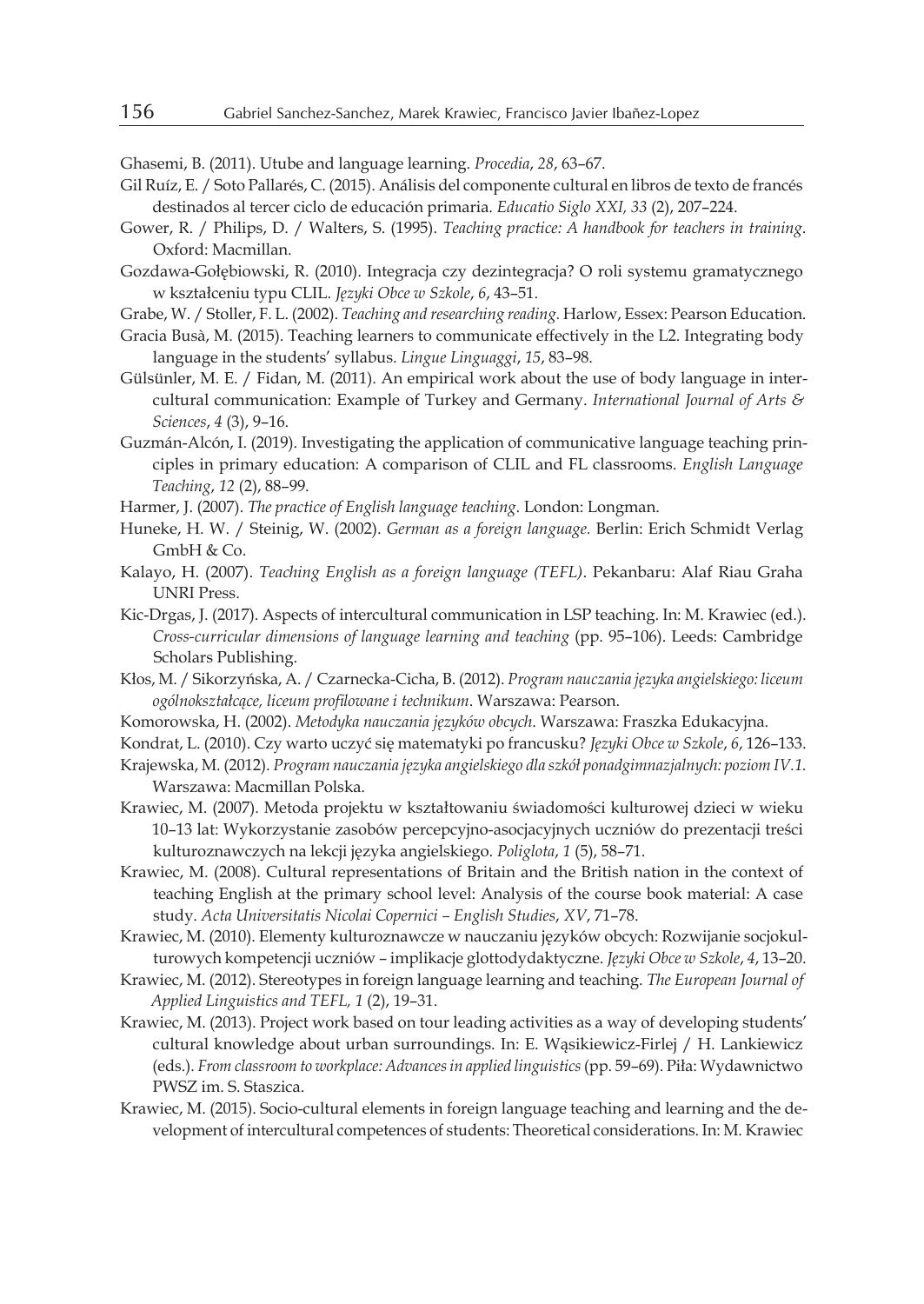(ed.). *Current issues in foreign language teaching and learning* (pp. 164–183). Regensburg: Sprachlit Verlag.

Krawiec, M. / Mikłasz, A. (2018). Key competences of foreign language teachers identified by scholars and secondary school students. In: M. Krawiec / R. Pritchard (eds.). *Seize the day: New perspectives on foreign language learning and teaching* (pp. 11–26). Hamburg: Verlag Dr. Kovač.

Król, J. (2002). Mieszkamy we Francji. *Języki Obce w Szkole*, *5*, 66–68.

- Mcclure, E. (2015). Predictable charts. An effective strategy to engage and impact learners. *The Reading Teacher*, *69* (5), 505–508.
- Marcinkowska, H. (2002). Tematyka krajoznawcza na lekcjach języka niemieckiego Landeskunde in Deutschunterricht*. Języki Obce w Szkole*, *1*, 57–61.
- Mariño, C. (2011). Reflecting on the dichotomy native-non native speakers in an EFL context. *Anagramas*, *10* (9), 129–142.
- Nejati, M. (2010). *Annals of language and learning*. London: Universal.
- Niemeier, S. (2004). Linguistic and cultural relativity: Reconsidered for the foreign language classroom. In: M. Achard / S. Niemeier (eds.). *Cognitive linguistics, second language acquisition and foreign language teaching* (pp. 95–118). Berlin / New York: Mouton de Gryuter.
- Piotrowska, E. / Sztyber, T. (2017). *Program nauczania języka angielskiego dla II-ego etapu edukacyjnego*. Warszawa: Macmillan Polska.
- OJRM 2014 Decree no. 198/2014, of 5th September, establishing the primary education syllabus in the Region of Murcia. *Official Journal of the Region of Murcia* 206, Murcia, 6th September 2014.
- Pfeiffer, W. (2001). *Nauka języków obcych: Od praktyki do praktyki*. Poznań: Wagros.
- Pfeiffer, W. / Sivasubramaniam, S. (2016). Exploration of self-expression to improve L2 writing skills. *Per Linguam, 32* (2), 95–108.
- Pogwizd, T. / Sekwerda, M. (2002). Jak poznać Francję na lekcji języka francuskiego? Wprowadzanie elementów cywilizacyjnych na lekcji języka obcego. *Języki Obce w Szkole*, *3*, 63–67.
- Pratolo, B. W. (2019). Integrating body language into classroom interaction: The key to achieving effective English language teaching. *Humanities & Social Sciences Reviews, 7* (3), 121–129.
- R Core Team (2019). *R: A Language and Environment for Statistical Computing.* Viena: R Foundation for Statistical Computing.
- Rakhimova, A. E. / Yashina, M. E. / Mukhamadiarova, A. F. / Sharipova, A. V. (2017). The development of sociocultural competence with the help of computer technology. *Interchange*, *48* (1), 55–70.
- Rozporządzenie Ministra Edukacji Narodowej z 14 lutego 2017 r. w sprawie podstawy programowej wychowania przedszkolnego oraz podstawy programowej kształcenia ogólnego dla szkoły podstawowej, w tym dla uczniów z niepełnosprawnością intelektualną w stopniu umiarkowanym lub znacznym, kształcenia ogólnego dla branżowej szkoły I stopnia, kształcenia ogólnego dla szkoły specjalnej przysposabiającej do pracy oraz kształcenia ogólnego dla szkoły policealnej. *Dziennik Ustaw Rzeczypospolitej Polskiej 2017*, poz. 356.
- Róg, T. (2013). Polish research on intercultural competence in applied linguistics. In: E. Wąsikiewicz- -Firlej / H. Lankiewicz (eds.). *From classroom to workplace: Advances in applied linguistics* (pp. 31–44). Piła: Wydawnictwo PWSZ im. S. Staszica.
- Róg, T. (2014). Intercultural training in contemporary education: Theoretical positions and their consequences. In: M. Krawiec (ed.). *Cross-curricular dimensions of language learning and teaching* (pp. 201–217). Leeds: Cambridge Scholars Publishing.
- Róg, T. (2017). The cross-curricular nature of the storyline method in language education. In: M. Krawiec (ed.). *Foreign language education and its cross-curricular links* (pp. 179–193). Newcastle upon Tyne: Cambridge Scholars Publishing.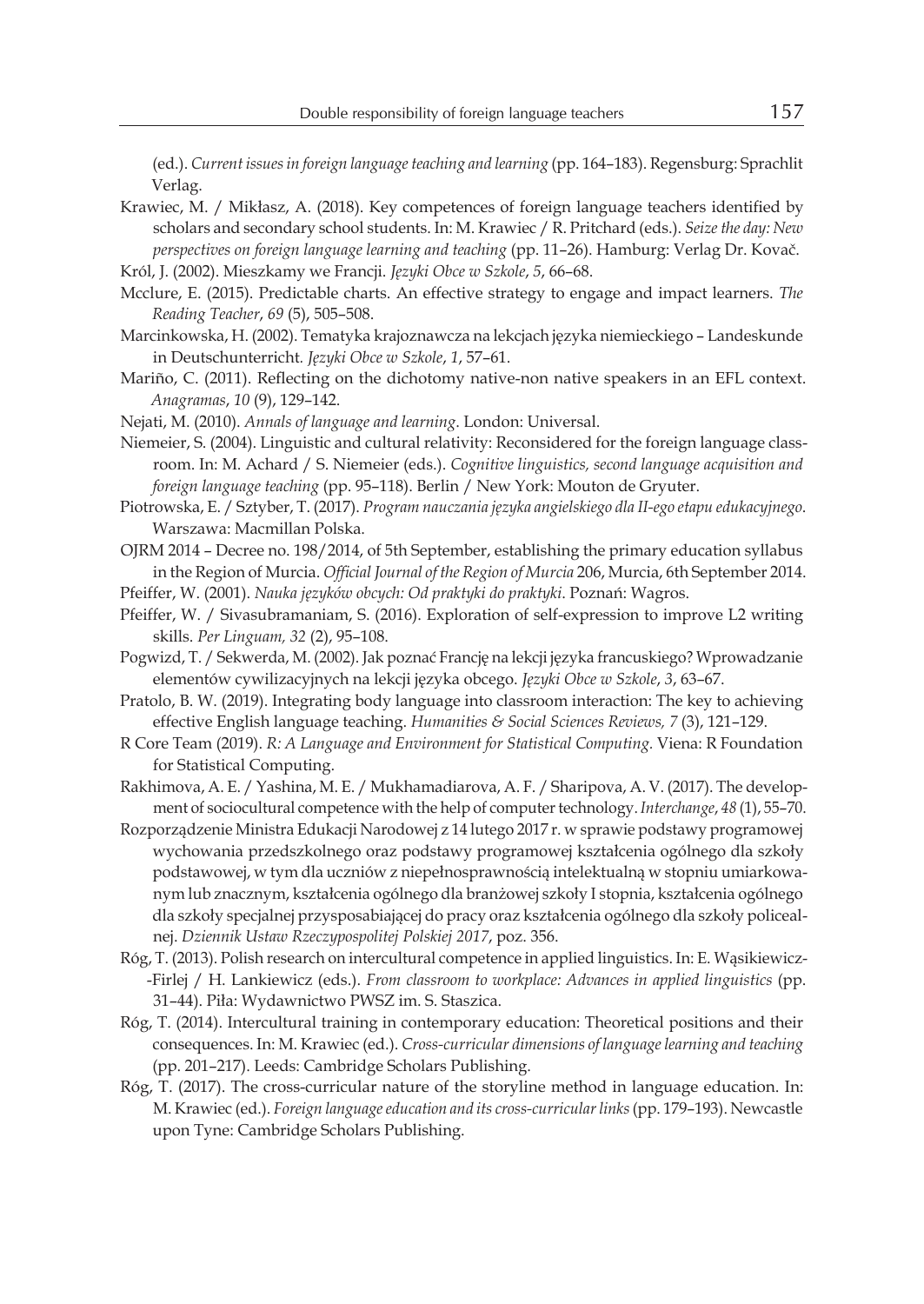- Rubio, F. D. / Lirola, M. M. (2010). English as a foreign language in the EU: Preliminary analysis of the difference in proficiency levels among the member states. *European Journal of Language Policy, 2* (1), 23–39. https://search.proquest.com/docview/232417618?accountid=17225 [access: 12.05.2019].
- Rzeźnik-Konopa, H. (2006). Frankofonia na lekcjach języka francuskiego. *Języki Obce w Szkole*, *3*, 120–123.
- Sánchez-Sánchez, G. (2018). Exploring the role of the foreign language primary teacher: Student- -teachers' perceptions and expectations. In: M. Krawiec / R. Pritchard (eds.). *Seize the day: New perspectives on foreign language learning and teaching* (pp. 27–39). Hamburg: Verlag Dr. Kovač.
- Sánchez-Sánchez, G. / Krawiec, M. (2018). Mediating in intercultural communicative challenges issued in the language classroom: A new objective in training programs for new teachers. *Lingua Posnaniensis, 60* (1), 97–105.
- Shahed, F. H. (2013). 'Culture' as a skill in undergraduate EFL classrooms: The Bangladeshi realities. *TEFLIN Journal, 24* (1), 97–112.
- Siek-Piskozub, T. (2013). Simulation as communication, culture and creativity (3 in 1). In: E. Wąsikiewicz-Firlej / H. Lankiewicz (eds.). *From classroom to workplace: Advances in applied linguistics* (pp. 16–29). Piła: PWSZ im. S. Staszica.
- Siek-Piskozub, T. (2014). Intercultural communicative competence: A natural need. In: M. Krawiec (ed.). *Cross-curricular dimensions of language learning and teaching* (pp. 91–200). Leeds: Cambridge Scholars Publishing.
- Siek-Piskozub, T. (2018). ICC in Polish foreign language education: Challenges and options. In: M. Krawiec / R. Pritchard (eds.). *Seize the day: New perspectives on foreign language learning and teaching* (pp. 41–73). Hamburg: Verlag Dr. Kovač.
- Solak, E. / Altay, F. (2014). Prospective EFL teachers' perceptions of listening comprehension problems in Turkey. *Journal of International Social Research*, *7* (30), 190–198.
- Stefańska, J. (2017). *Program nauczania języka angielskiego dla klas IV–VIII*. Warszawa: Pearson.
- Szczepaniak-Kozak, A. (2013). Criteria for coursebook evaluation in view of effective development of intercultural communicative competence. In: E. Wąsikiewicz-Firlej / H. Lankiewicz (eds.). *From classroom to workplace: Advances in applied linguistics* (pp. 71–90). Piła: PWSZ im. S. Staszica.

Szpotowicz, M. / Szulc-Kurpaska M. (2009). *Teaching English to young learners*. Warszawa: PWN.

- Tosuncuoğlu, I. (2018). Forming well organized writing activities. *Journal of Education and Training Studies*, *6* (6), 122–127.
- Ucán, J. L. B. (2010). Benefits of using extensive listening in ELT. Personal website. http://fel.uqroo. mx/adminfile/files/memorias/borges\_ucan\_jose\_luis.pdf [access: 10.04.2019].
- Ur, P. (1991). *A course in language teaching: Practice and theory*. Cambridge: Cambridge University Press.
- Vo, Y. (2013). Developing extensive listening for EFL learners using internet resources. *Hawaii Pacific University TESOL Working Paper Series, 11*, 29–51.
- Wagner, E. (2010). The effect of the use of video texts on ESL listening test-taker performance. *Language Testing*, *27*, 493–513.
- Waring, R. (2010). Extensive listening. *Rob Waring's Websites*. Personal website. http://www.robwaring.org/el/ [access: 10.04.2019].
- Widdowson, H. (2001). *Teaching language as communication*. Oxford: Oxford University Press.
- Yükseltürk, E. / Altiok, S. / Baser, Z. (2018). Using game-based learning with kinect technology in foreign language education course. *Journal of Educational Technology & Society, 21* (3), 159–173. https//search.proquest.com/docview/2147863400?accountid=17225 [access: 11.04.2019].

**Received**: 10.07.2019; **revised:** 21.03.2020